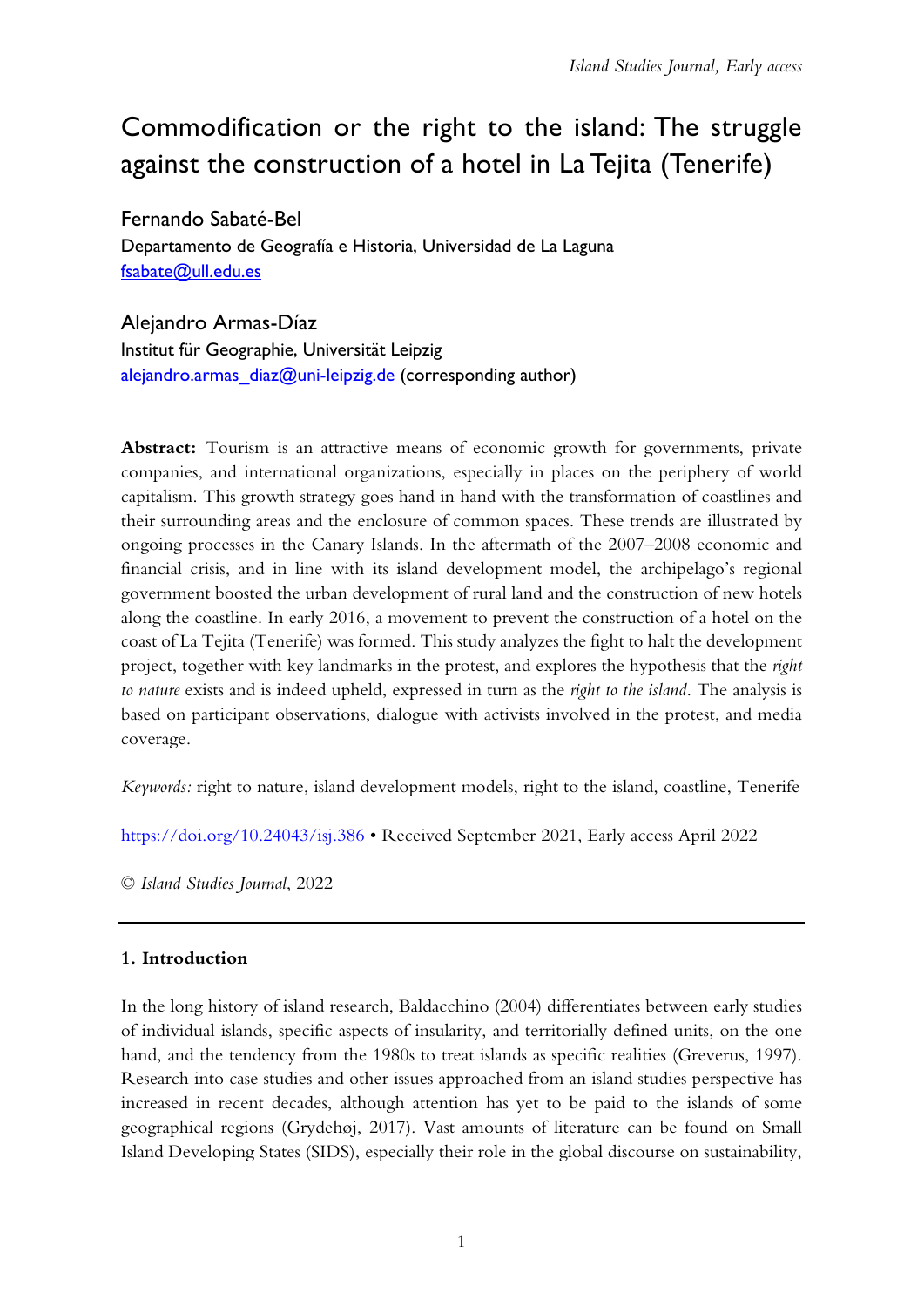but far fewer studies focus on non-sovereign islands or other forms (Baldacchino & Kelman, 2014).

Tourism is another main focus of island studies (Podhorodecka, 2018). In general, tourism is an attractive means of economic growth for governments, private companies, and international organizations (Büscher & Fletcher, 2017). Although tourism is expanding indiscriminately, it is undergoing particularly sharp growth on the peripheral or semiperipheral fringes of world capitalism, where it acts as a driving force behind the restructuring and urban development of local areas. It is particularly closely associated with the transformation of coastlines and their immediate surroundings, accompanied by the enclosure of what are traditionally *common* spaces. It is not surprising, therefore, that many protest movements in southern Europe's tourist regions are the outcome of territorial disputes over the protection of marine and coastal ecosystems (Kousis et al., 2008).

In the case of islands, some academics point to the error of importing urban planning models and techniques based on development theories honed in continental contexts (Clark & Kjellberg, 2018), since development models like PROFIT, SITE, and MIRAB are founded on abstract standard models (Ronström, 2013), often not allowing "islanders themselves to set the agenda" (Grydehøj, 2017, p. 9). The Canary Islands are a good example of this (Bianchi, 2004). Tourism is the archipelago's main economic activity, accounting for 35% of its GDP (Exeltur, 2019, p. 7), and its expansion has been a priority for the public authorities since the mid-20<sup>th</sup> century. The first destinations for mass tourism to the Canaries were the archipelago's two central islands, Tenerife and Gran Canaria. In the 1970s, the phenomenon spread to the two easternmost islands (Lanzarote and Fuerteventura), and today these four islands constitute the region's main tourist destinations. There was one fundamental feature to the first tourist boom (1960–1973), with it persisting during subsequent boom periods: the travel industry's subordination to capital gains by the construction and real estate sectors. The boom ended in the year of the oil crisis, not so much because of the increase in fuel and travel prices (although they were contributing factors), but more due to the growing gap between the soaring development of hotel and non-hotel tourist accommodation and the much lower growth in visitor numbers (Vera, 1993). Spatially, tourism was limited to a few specific places with a high density of buildings (Armas-Díaz et al., 2022). It began to affect the islands' ecosystems, including anthropized ones, although for a while it coexisted with traditional agricultural activities, fishing, and the scanty processing industry without completely destroying them. During this late phase of the Franco regime — a lengthy period of dramatic social repression and central control, with a keen pro-growth policy by the regime, mainly through urban development and industrialization (Hamilton, 2017) — the State fostered the notion that rising numbers of tourists automatically went hand in hand with growing general prosperity, promoted through development plans (Vera, 1993, p. 479). This notion continued to be encouraged through to the later democratic period. The second tourist boom (1985– 1989), which was closely linked to the accelerated international circulation of capital, had a very big spatial impact despite its short duration, with the amount of developed land earmarked for tourism doubling (Martín, 2000). This gave rise to numerous protests by local groups, who each tried to combat the impacts of the real estate-tourism process separately, with little regional (or even island) coordination. Even so, through a combination of these fragmented efforts and scientific proposals, a breakthrough was achieved when Natural Spaces Act (1987) was passed in the regional parliament, thanks to a majority vote by progressive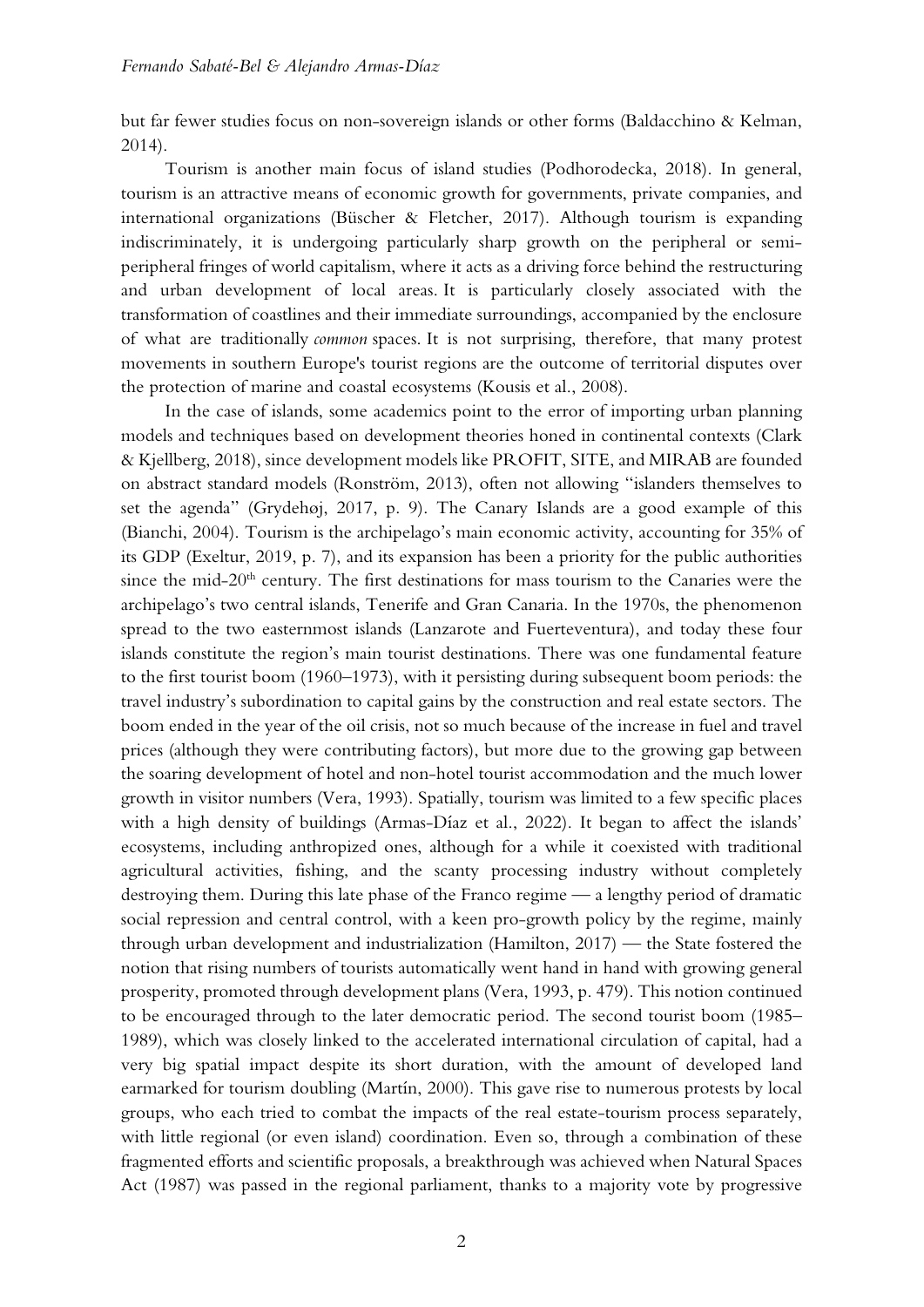political groups. This safeguarded over 40% of the archipelago's surface from direct development, including almost half of Tenerife.

Unlike the previous real estate-tourism booms, the third one (1993–2008) affected most of the island's urban areas. It was not merely limited to an increase in the tourism supply, as it also extended to first homes, second homes, apartments, and luxury villas for seasonal foreign residents. This third boom was also characterized by heavy development of infrastructure and megaprojects. The regional authorities approved a series of tourism moratoria, aimed at containing tourism growth in certain areas, although other consequences were triggered as a result. The first proposed moratorium for the four tourist islands entailed the application of guidelines aimed at rationalizing the growth of the accommodation supply and limiting further land development. However, it prioritized the renovation and reclassification of established tourist areas and it encouraged "higher quality" tourism facilities and permissiveness in the expansion of land for residential use, leading to a growth in urban development (García Cruz, 2014). This continued up until the 2007–2008 economic and financial crisis, when many development projects were abandoned, having become toxic assets for financial institutions, with many having to be rescued by the State (García, 2010).

To mitigate the effects of the 2007–2008 crisis, tourism became the main focal point of the Spanish economic policy (Murray, 2005). Legislative changes were promoted so that hitherto partly protected rural land could be re-rated apt for development, allowing for activities other than agricultural ones (Armas-Díaz & Sabaté-Bel, 2020). The regional authorities deregulated land by rolling back environmental legislation and, with it, the consensus achieved in the 1980s on land as an essential resource for the ecosystem. The compensation measures introduced by the European Union during the construction of the Port of Granadilla in Granadilla de Abona (southern Tenerife) — such as 'species offsetting', a form of 'un-green' grabbing (Apostolopoulou & Adams, 2015) — fostered deregulation affecting protected areas and non-protected natural spaces. At the same time, the regional authorities reduced the protection given to endangered species so as not to hinder urban development and the construction of forthcoming infrastructure (Armas-Díaz & Sabaté-Bel, 2020). More recently, the 2017 Land Act removed supervisory control and regulation, thereby diminishing regional control over the municipalities. By arguing that it is in the public or social interest, the municipal authorities can change the status of rural land (which had been considered tantamount to protected land up until 2017) to include "uses non contemplated there when the site's location in a rural setting may contribute to its development–such us the construction of tourist or industrial facilities or services" (Gobierno de Canarias, 2017, p. 51). The new Act views land in such a way that local authorities can promote its use as they wish and act upon it at their discretion, without the need to comply with bylaw or a higher level of planning over natural resources. Finally, the law facilitates the devolution of power to town councils so that they can draw up plans and regulations and carry out environmental assessments. This goes against the planning regulations currently in force. Concerns about these responsibilities being in the hands of the local authorities are mainly related to the use of urban planning to generate profits (Armas-Díaz & Sabaté-Bel, 2020). Projects for the construction of new hotels in coastal areas involving the enclosure of common natural spaces and their commodification for the benefit of transnational bodies are also being reactivated.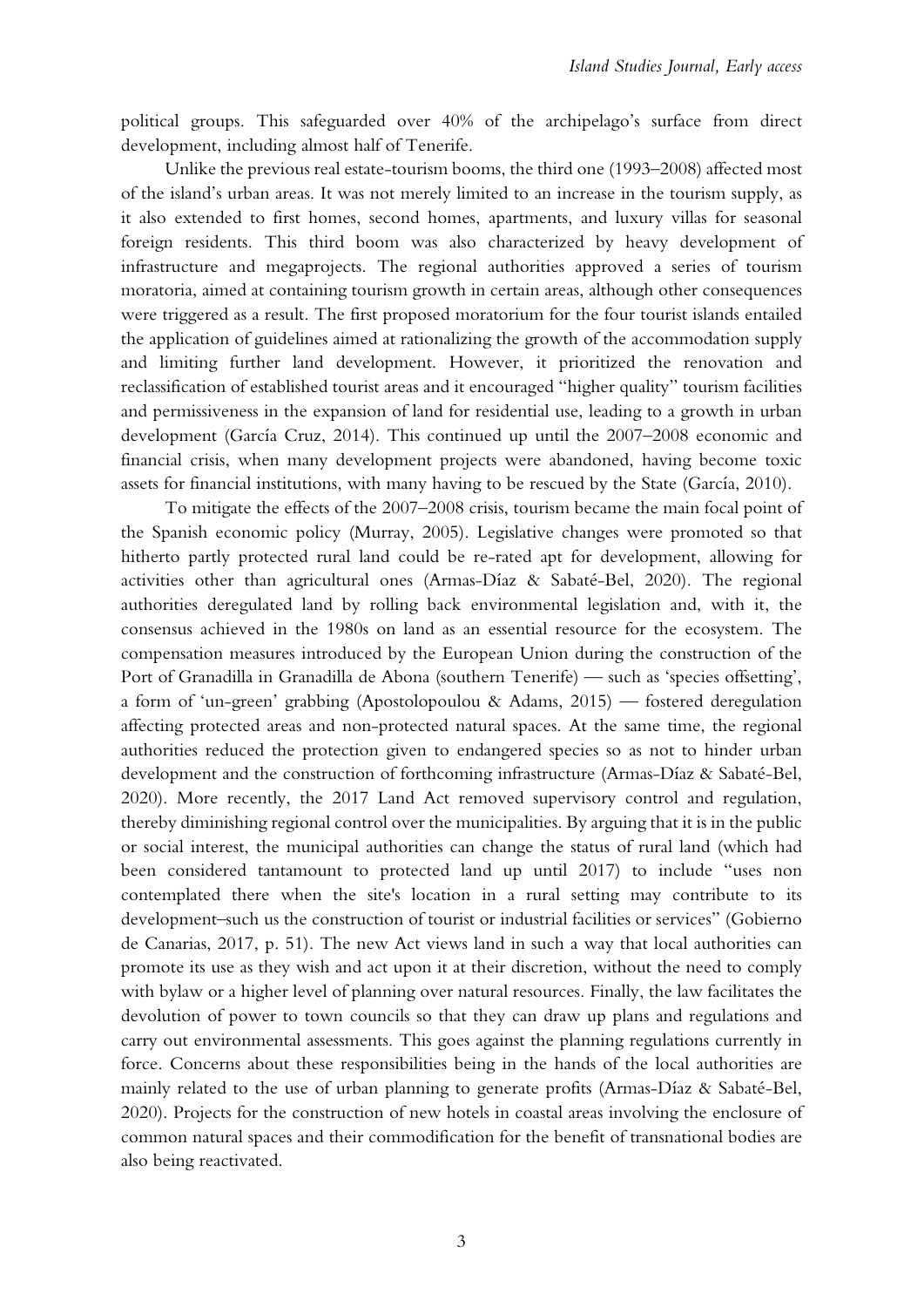In recent decades, there has been growing social participation in environmental and territorial protest movements in the Canary Islands, compared to other organized protest relating to issues such as health, education, employment, or housing (Armas-Díaz & Sabaté-Bel, 2020; Sánchez, 2015). While it is true that nature plays a fundamental role in the accumulation of capital (Smith, 2007), it is also true that the fight to prevent the destruction or deterioration of natural assets is a powerful source of opposition to neoliberalism (Heynen et al., 2007; Apostolopoulou & Cortes-Vazquez, 2018) and a new source of possible future alternatives (Smith, 2010).

In connection with these processes, the *right to nature* can be construed as a democratic desire to combat or redirect capital-driven urban development processes that modify relations between nature and society (Apostolopoulou & Adams, 2019). Several researchers contextualize this concept within the framework of neoliberalization processes boosted after the 2007–2008 crisis. However, fewer studies have analyzed it as an expression of the *right to the island*; that is, efforts to conserve certain areas and natural resources from commodification in island contexts, where these processes and their excesses are more obvious (Armas-Díaz & Sabaté-Bel, 2020; Armas-Díaz et al., 2020; Clark, 2013). The same is also true of the enclosure, appropriation, and dispossession of marine and coastal ecosystems, which have been the object of little attention up until now (Hill, 2017).

This study focuses on a recent social protest process that illustrates the territorial processes outlined above, with grassroots social movements taking on the role of a popular epistemic community (Valdivielso & Moranta, 2019). In early 2016, a movement was formed to prevent the construction of a hotel on the coast of La Tejita, one of the few undeveloped beaches areas in southern Tenerife, located a short distance from a highly sensitive natural area. We analyze the fight to combat the development project, exploring how the protest is organized and the hypothesis that a *right to nature* exists and is more or less consciously upheld on a specific scale, expressed in turn as the 'right to an island'. To achieve our goal, our analysis is based on participant observation, dialogue with activists involved in the protest, and media coverage and other documentation. We tackle this analysis from the theoretical and conceptual perspective of a territorial dispute in terms of the *right to nature* and to space, exploring the singularity of the island context in section 2*.* In section 3, a summary is given of the process of territorial change in the case in question, while section 4 concludes with some final reflections.

#### **2. Neoliberalization, insularity, and the right to nature and to the island**

Islands act as test laboratories in processes that generate biological and cultural diversity on a global scale, playing a far more significant role than their population and landmass might imply (Chandler & Pugh, 2021; Whittaker & Fernández-Palacios, 2007). At the same time, their ecological and biocultural fragility has been a determining factor in uneven development processes, triggered by reforms by the public authorities over the last four decades, which have boosted commodification, privatization, and growing market relations.

In general terms, and despite certain increases in prosperity, the increased circulation of capital has boosted certain negative factors, such as widening inequalities, growing pressure on natural and humanized environments, and the commodification of new tangible and social spaces, giving priority to financial logic in all walks of social life (Harvey, 2005, 2010). The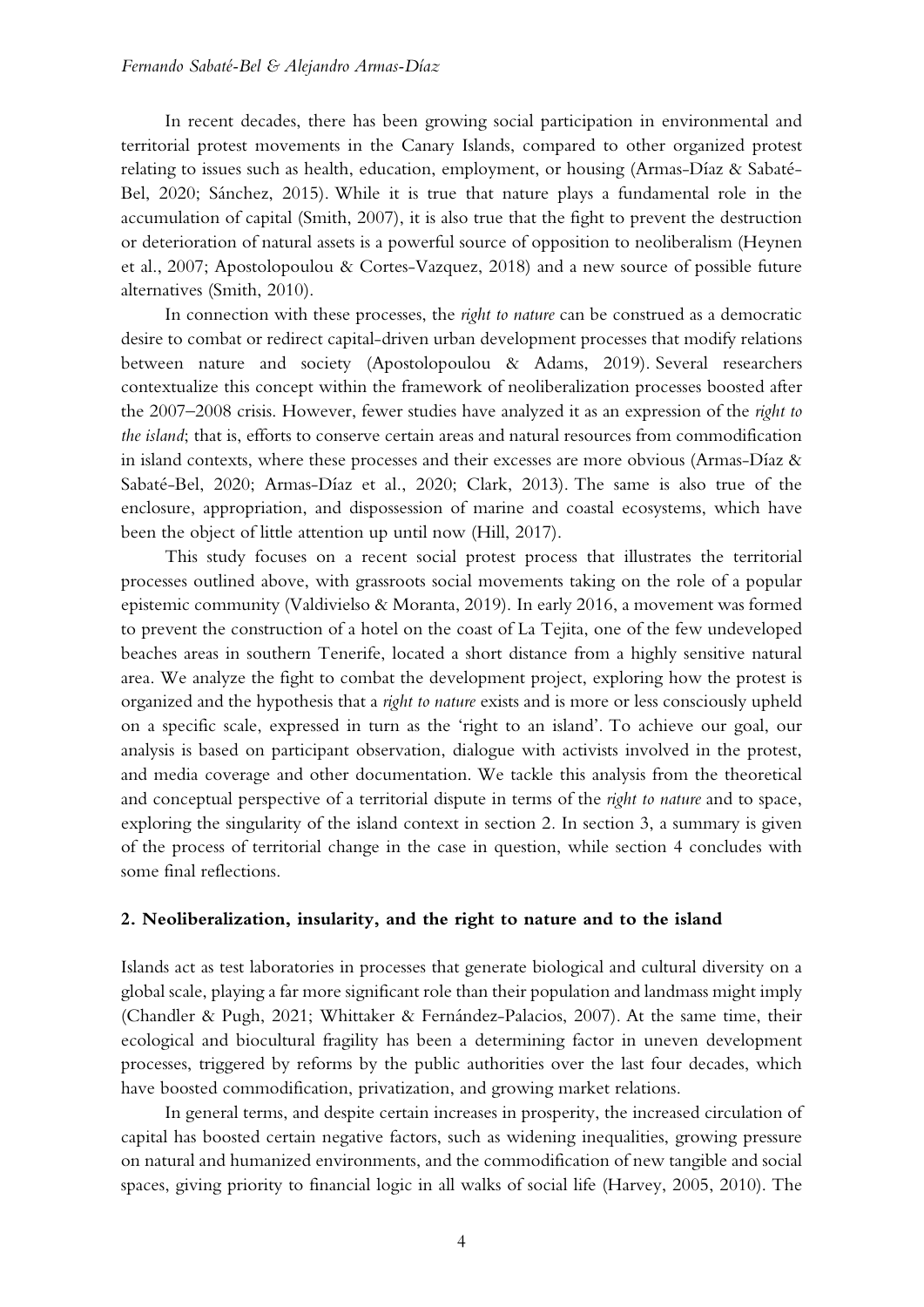semi-peripheral islands of the capitalist world economy have very specific subordinate functions; for instance, as tourism destinations, real estate markets, plantations for the export of goods, and quarries for the extraction of mineral. More recently, academics have also analyzed how urban development affects islands; that is, how "'the urban' encompasses not just the usual suspects (like New York City and Mumbai) but also remote sparsely inhabited islands" (Grydehøj et al., 2015, p. 8). Although "the urban" is not completely overlooked in island studies, the tendency has been to downplay the islandness and the role of the sea in some regions (Hay, 2013). As Clark (2013) pointed out in a seminal work on financialization in the biocultural geographies of islands, this is increasingly expressed through processes of commodification and privatization of spaces. It often involves the enclosure of common spaces, environmental destruction, and the displacement of people, affecting their ways of life. It is, therefore, not surprising that the exploitation of local nature, including cultural practices, generates serious conflicts in terms of environmental, labor, migration, and economic terms (Armas-Díaz & Sabaté-Bel, 2020; Armas-Díaz et al., 2020; Schmitt & Blázquez-Salom, 2003).

The common goods and resources that remain relatively unaffected by traditional capitalist-driven commodification are an important and often explicitly unacknowledged facet of social life. Ostrom (1990) highlighted the existence of a wide variety of ways in which communities in many places independently organize the management of common resources, with the establishment of sustainable long-term management systems. However, since they do not easily fit in with the logics of private or public authority property rights, they attract less attention in research, remaining invisible, and they are barely taken into account in environmental governance practices (Dietz et al., 2003).

In the academic literature on island regions and the difficulties inherent to their socioeconomic development, other axioms have been established, however, that fail to take into account their biocultural fragility or the existence of possible best practices for the management of common assets. These are island development models, known by the acronyms that stand for their key identifying features: MIRAB, PROFIT, and SITE. The MIRAB model (Bertram & Watters, 1985) refers to island economies that mainly depend on migration, remittances, aid, and bureaucracy. This is considered the lowest rung on a "ladder" to development (Bertram & Poirine, 2007), and ascending to the next model or next 'rung' is interpreted as remarkable progress. The PROFIT model (Baldacchino, 2006) is based on the organization of people, resource management, contracts with foreign territories (*overseas engagement*), finance, and transportation. The optimal model is SITE (small islands tourist economies), which encourages almost total dedication to tourism (Baldacchino, 2013).

Numerous articles support this paradigm (Baldacchino, 2006; Baldacchino & Bertram, 2009; Bertram & Poirine, 2007; Oberst & McElroy, 2007) and they share a certain automatic tendency to base success on income from "quality tourism," mainly through foreign investment, without ruling out the existence of transnational geostrategic military installations (García-Herrera & Sabaté-Bel, 2009). The environmental differences, geo-economic contexts, and historical specificities of each island territory are not addressed. The 'recipes' do not vary to any great extent and are uncritically disseminated by archipelagos and continental metropolises that manage them. In this regard, Clark (2013, p. 133) states: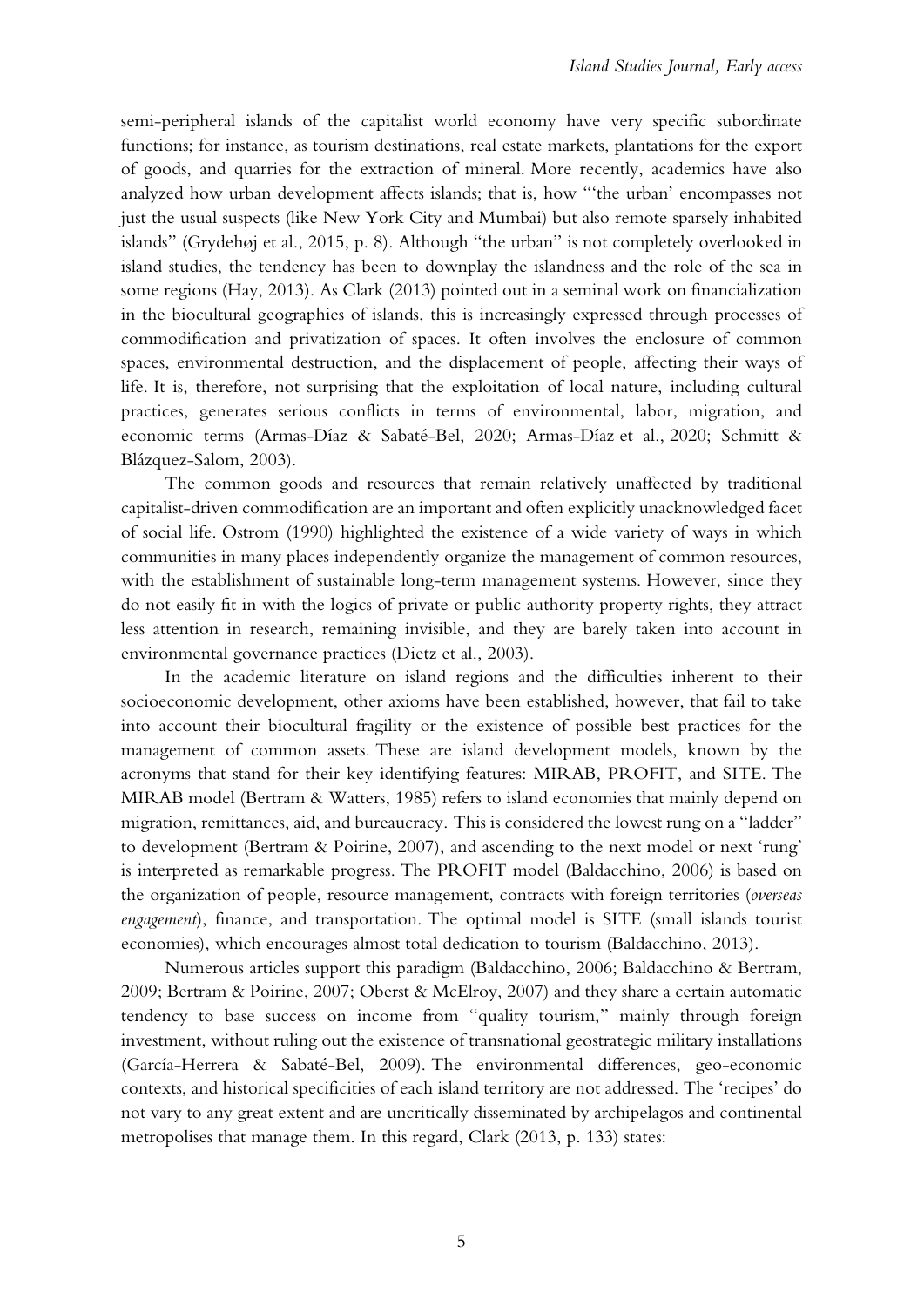It is easy to imagine these models capturing the ears of those seeking 'strategic opportunities' for profitable investments on islands, and those who see themselves as 'key individuals' with certain 'strategic perceptions', 'crucial' to their island's 'development'; in short, those with the right 'attitude'.

We can identify evidence of this in the Canary Islands, with examples of this kind theoretical hypothesis having been put forward by an island patrician with broad political and social influence, José Carlos Francisco: the Canary Islands' regional Minister of the Exchequer in the 1990s, the head of a highly influential consultancy firm whose services are regularly used by archipelago's public authorities, and the current chairman of the regional employers' association:

For over two decades, economic literature has been dominated by the MIRAB model, which argues that small islands are sustained by remittances from their emigrants, metropolitan aid, and bureaucracy. However, for some years now, the SITE model has come to the fore, where island development is based on the identification of the successful variables of non-abandoned tourist areas, with suitable infrastructure and a favourable geography [...] [Hawai'i] casts light on new avenues of development […] In 2010, its GDP was 66.8 billion dollars (almost 30% higher than the Canary Islands). Unemployment is 6.6%. In its economy, military expenditures represent between 2–3% of GDP, and 38,700 people work in this industry. It is important to point this out, given that some people think that military bases do not contribute to the local economy. [...] Why don't we, in the Canaries, have an air and naval base [...] to keep the fleet here, with highly profitable logistical activity, given the favourable conditions that everyone can see, as advocated to high degree in recent years by consultancies and bodies of proven prestige? The Canary Islands are of a neutrality bordering on stupidity. (Francisco, 2013, pp. 71–74)

The last statement is due to the fact that the Canary Islands were one of the four Spanish selfgoverning regions that voted, in this case by large margin, against Spain's permanence in NATO in the referendum held in March 1986. This has been interpreted as the expression of a clear neutralist stance on the part of large sectors of the island's populations. At an earlier point, Francisco (1998, p. 17, emphasis in original) defended the inevitability of the Canary Islands' specialization in tourism, a position that he successfully continues to champion to this day:

Generally speaking, we travel by car without a spare wheel. The tyres we have don't show any signs of possible problems, but there are no other tyres available. That's all there is today. The other option – *a utopia* or a dream world, self-sufficiency, and radical localism – is tantamount to closing one's eyes to reality.

This type of hegemonic discourse is based on the notion of an inevitable dependence on tourism, hence its acceptance, as if a place were somehow geographically fated. Francisco (2013, pp. 63–66) goes to argue: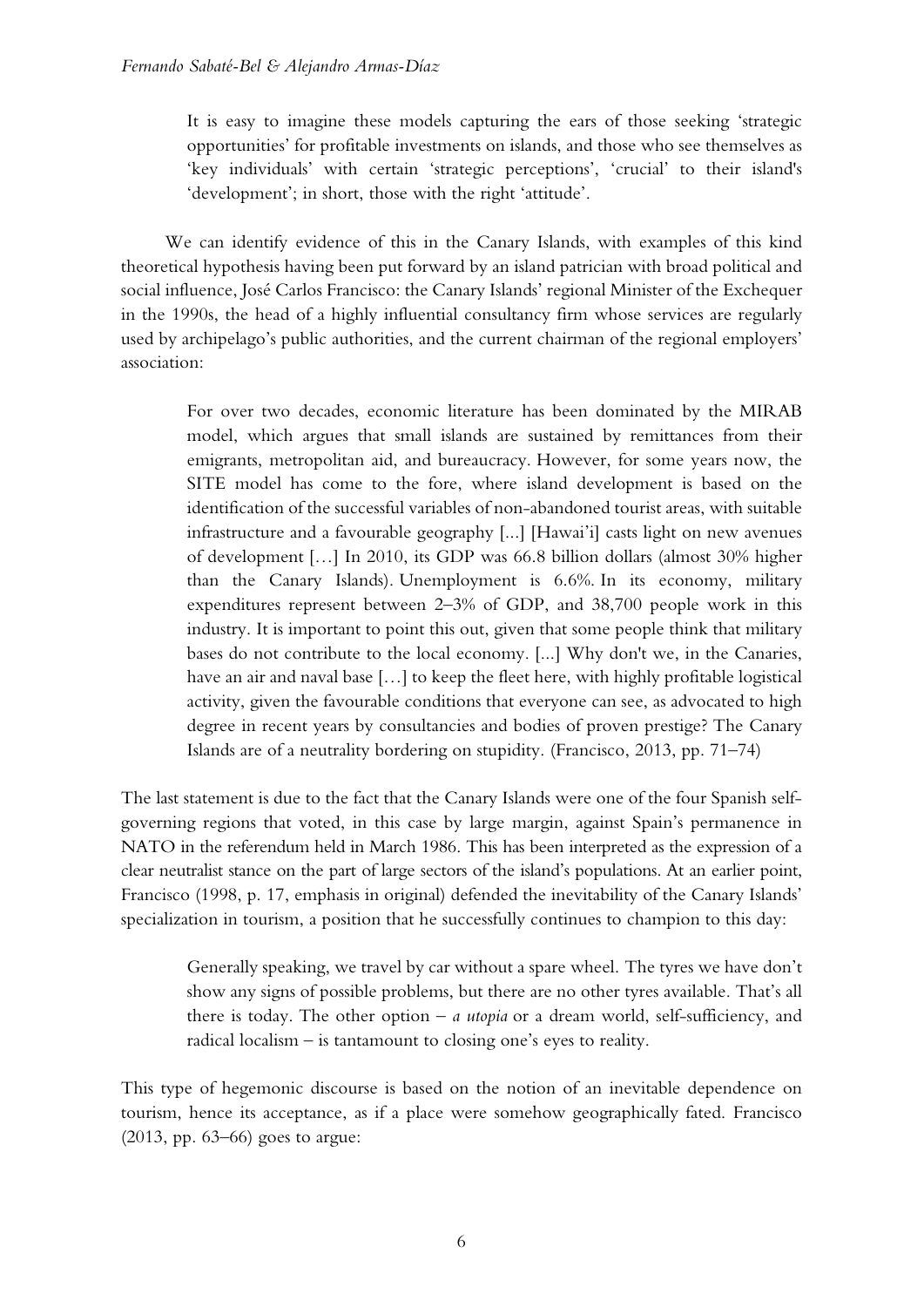There are about 140 countries worldwide that (each) has about two million inhabitants, like us. Many of these states are island economies. Their problem is that they are not open to real diversification, an almost mythical idea that we have cultivated here as one of our favourite obsessions, one of our greatest absurdities. […] The origin of this incapacity is, to put it in biological terms, genetic economics. They are economies with determining market limitations. It is written in the DNA of a geography of specific characteristics, with a volume of people that cannot be molded like clay at our convenience. […] I'm sorry to disappoint diversification's many fans. There is no point in continuing […] a misconception.

Although some defendants of the acronym models directly link the narrow choice of strategic options with an indispensable need for super specialization (in what is almost a pseudo-biological process of speciation), the truth is that these paradigms fail to take into account the particularities of different islands, and still less how strategic decisions are to be made, who should make them, who benefits, and who is harmed. So-called success stories of island development often conceal forms of accumulation by dispossession in which the construction of seemingly objective representations play a central role. However, exist alternative nonmainstream forms of island development, based on communing, which "provide spaces of hope that community reciprocity is capable of integrating local economies in coevolution with – rather than being displaced by – market exchange and state redistribution" (Clark  $\&$ Kjellberg, 2018, p. 388). At the same time, many islands can be regarded on a specific socially produced scale, without falling into the territorial trap (Agnew, 2010): a scale in which collective efforts are made to protect resources or to combat specific projects, with a sense of territorialization that has nothing to do with national sovereignty (Allen, 2017).

A specific form of territoriality is imposed on the island. As in other fields, territoriality is an essential force in capitalism, expressed, as Harvey (2003) points out, through state policies' support for economic processes. This is the case with the redefinition of island areas as regions dedicated to the supply of energy (Cederlöf & Kingsbury, 2019), or to tourist activities that define their territoriality (Celata & Sanna, 2010). Insularity is regarded as a territorial characteristic, used in official discourse in the abstract sense of a territory that is mere a container (Agnew, 1994). Other alternative approaches emphasize the fact that islandness matters, in as much as the official scale or notion of territoriality must be revised when islands are seen in terms of disputed territories (Allen, 2017, p. 82). It is worth remembering that spatial scales are not fixed but are produced socially through fights and resistance (Smith, 1996). As Lefebvre (1968) argued, urban dwellers have the right to appropriate a city, both through physical access to space and by using and occupying it. However, this notion of 'urban' extends beyond the city (Brenner, 2018); for instance, in the case of a fight to combat dispossession or a diminished quality of life in rural areas (Urkidi, 2010) or islands (Clark, 2013). Thus, insularity or islandness plays an essential role, not only for its capacity to territorialize projects, but also because it produces a scale for the collective fight to protect resources or to combat specific projects (Allen, 2017; Armas-Díaz & Sabaté-Bel, 2020).

Nature and biodiversity have achieved social and political significance. Clark (2013) highlighted the principle of the *right to the island* in his criticism of the abstract "ideal types" of island development models by drawing on Lefebvre's (1968) *right to the city*. This right has been revived as a leitmotif for social movements in defining their concept of struggle.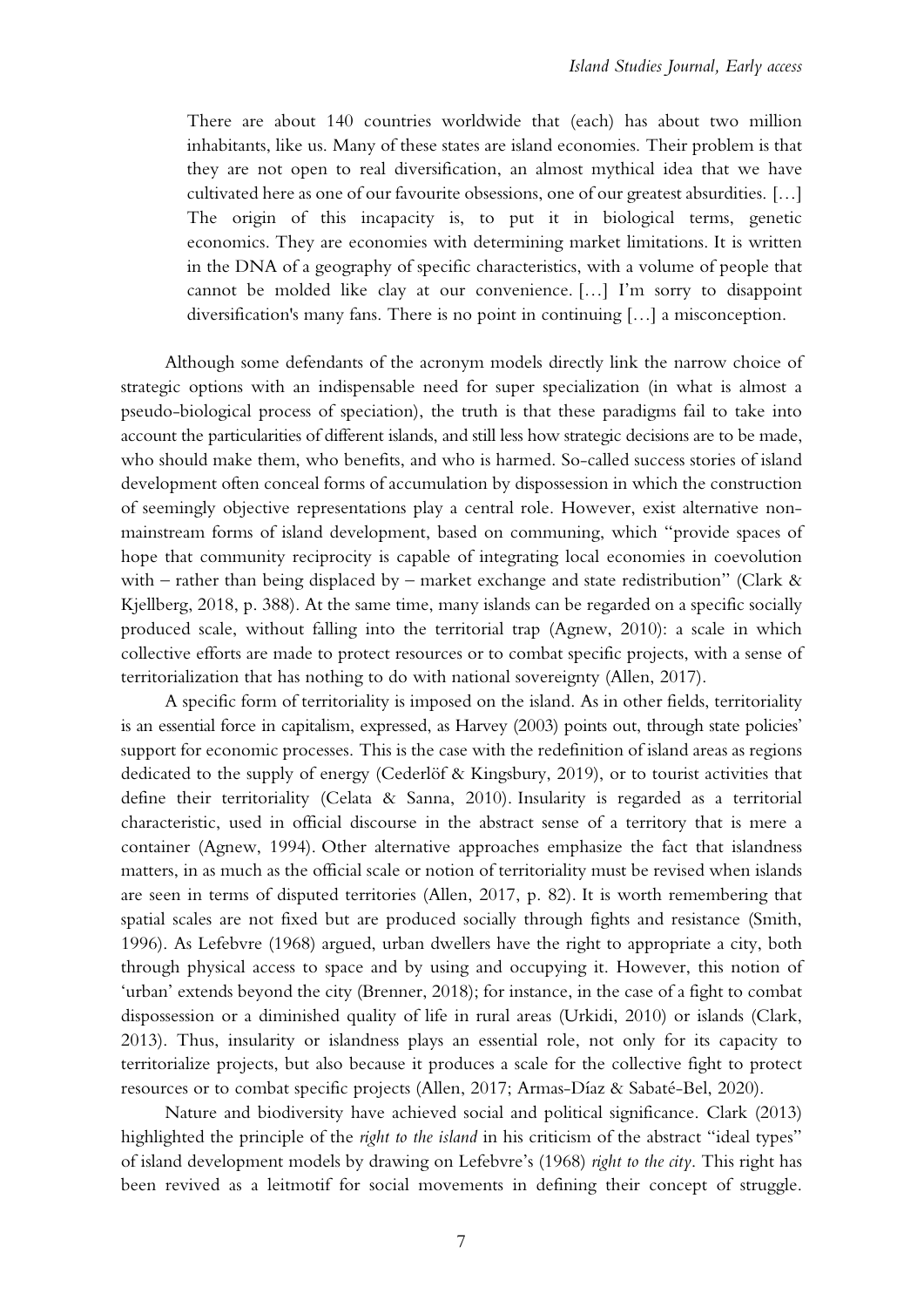However, its main utility is its capacity to act as a "step towards unifying struggles […] as both a working slogan and political ideal" (Harvey, 2008, p. 40). Apostolopoulou and Adams (2019) build on Lefebvre's idea and define the *right to nature* as the right to influence and redirect capital-driven urban development processes that modify relations between nature and society. Clark (2013) proposes the particularization of this right, associating it with that of spatial justice, that is, the deepening of democracy and the de-commodification of space and nature, placing it in an even more specific framework: an *island* framework.

To delve further into the issue, there is an evident spatial and scale-based difference between the *right to nature* (which would encompass the biosphere's non-anthropized or less anthropized resources and any of its specific expressions, such us a particular forest, mountain, wetland, river, lake, coast, sea, or any natural or barely humanized landscape in general), and the *right to the island*, which is limited to concern for the future of all or part of a mediumsized or small island. Nonetheless, the main conceptual difference between the two notions is basically a qualitative one, involving at least two aspects. First, experience shows that the local communities and populations of island territories traditionally tend to develop a more pronounced awareness of limits than communities in continental areas. Debate on the now classic yet very topical issue of the limit to growth (Meadows et al., 1972) seems to be expressed in islands in a more direct, spontaneous way due to obvious physical and social factors, such as the clear perception of islands' territorial limits, bounded by the sea, the habitual fragility of both their natural ecosystems and their social and community-based ones, frequent irreversibility when areas are destroyed, and the verification that all goods that cannot be produced locally must be imported from overseas, leading to strong external dependence. In the case of the Canary Islands, some papers (Armas-Díaz & Sabaté-Bel, 2020; Armas-Díaz et al., 2020) explore the connection between environmental protests and insularity, showing that the most important current social and citizen movements and mobilization processes revolve around the fragility of the environment and the island context. Second, in keeping with Clark (2013), we believe that the *right to the island* is not limited to demands for the protection and active defense of landscapes, ecosystems, and natural and cultural heritage (although it does include them), but that all these demands and aspects form part of broader debate on the style of island development and its effects, with the population having a democratic right to decide on their present and future models of socioeconomic development, taking into account their historical experience, specific island culture, and accumulated skills and knowledge. It is an environmental and environmentalist issue and also a social and cultural one, posed by the majority of the island's population (or which they should be able to pose), tied in with conflicts and debates concerning the democratic social construction of a model and style of island development.

By unifying the fight for the *right to nature* and for the *right to the island*, huge emancipatory political potential is opened up for social and environmental movements that fight for the production of nature in accordance with a philosophy of social and environmental justice (Apostolopoulou & Cortes-Vazquez, 2018).

#### **3. Protest against the construction of a hotel in La Tejita**

Historically, the Canary Islands' regional governments have tended to erect barriers to citizen participation. With this, they have contributed to a growing social indignation, demonstrated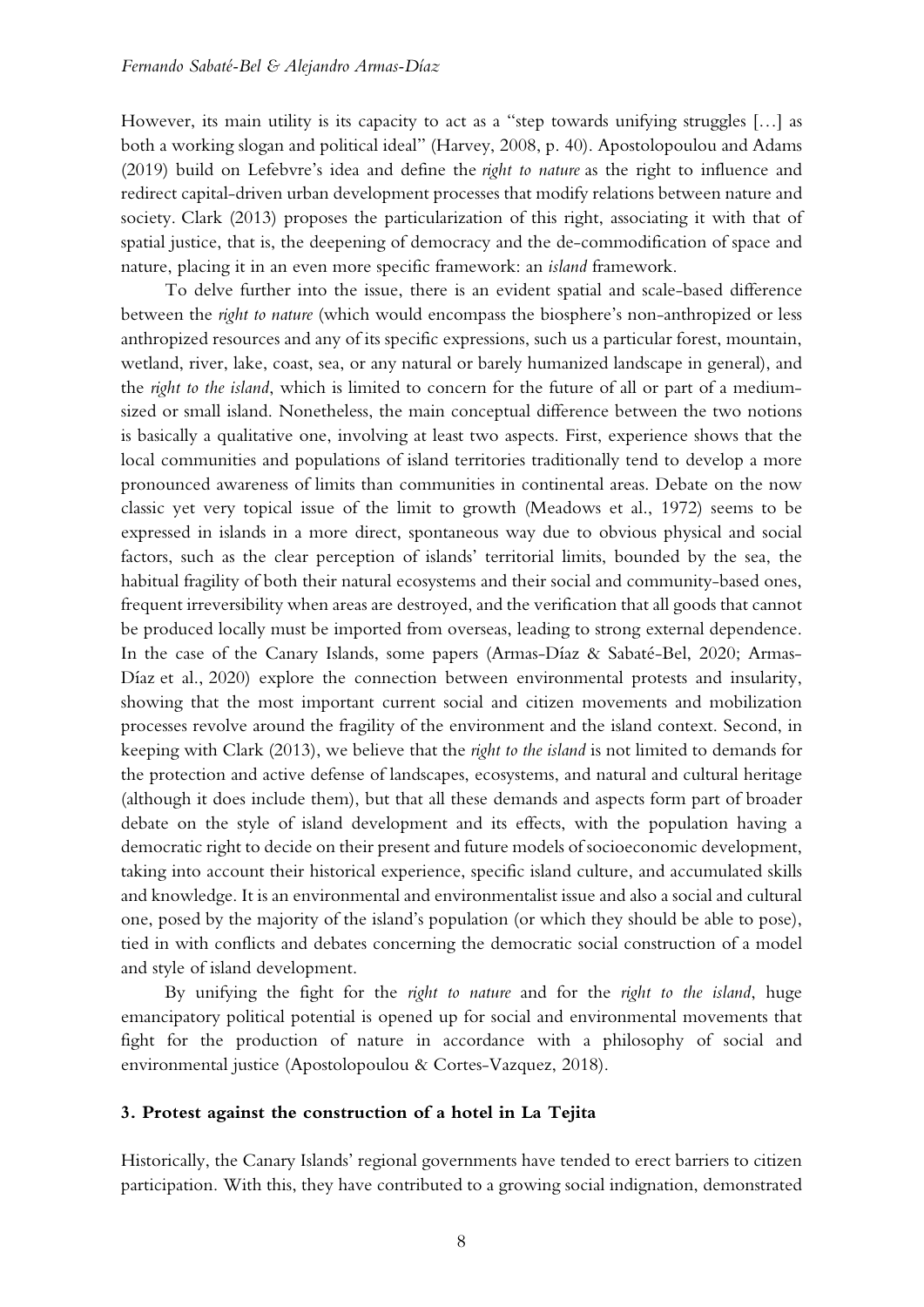with greater intensity than in other self-governing regions through non-official channels like public protests or popular legislative initiatives (Brito Díaz, 2020). This happened, in particular, during the third real estate-tourism boom (1993–2008), coinciding with the island's liberal-conservative government (Brito Díaz, 2018). Since the 1990s, political groups and lobbies in Tenerife, such as its nationalist parties and their allies from economic sectors of the tourism and real estate industries, have paved the way for the remapping of the island (García-Herrera & Sabaté-Bel, 2005). One crucial aspect in this process was the control over political institutions by weaving a network that began at local level (city councils) in the mid-1980s and quickly spread to encompass Tenerife's island authorities and then the archipelago's regional government in the early 1990s (Armas-Díaz, 2015). At that time, a local umbrella party was formed, called Coalición Canaria (CC), which grouped together almost all the leftwing parties in the Canary Islands that had opposed the Franco dictatorship, together with the Tenerife Independent Association (ATI; an island-based populist's conservative party), and some other local parties. This covered a broad political spectrum from nationalist populist conservative groups to left-wing ones (Sabaté-Bel, 2005). From the mid-1990s to 2019, the CC was the party in power, either alone or in coalition. This unique union among originally opposing political forces was only possible thanks to their nationalist links, initially at an island level and then on a regional scale (García-Herrera & Sabaté-Bel, 2009).

During the 1990s and 2000s, a succession of calls for the mobilization of the population led to the normalization of this type of protest, and it became an almost permanent feature of clashes around 2004–2005 (García-Herrera & Sabaté-Bel, 2009). Thus, in recent decades, environmental protests in the Canary Islands have involved more popular participation than all the protests put together over more "social" types of issues, like health, education, and housing (Sánchez, 2015). Recurrent action by citizens to combat the destruction of nature has formed the backbone of protests in the Canary Islands (Brito Díaz, 2018), such as mass protests against the installation of a high voltage power line in Vilaflor or to the construction of the Port of Granadilla — Granadilla de Abona — both in the south of Tenerife (Armas-Díaz & Sabaté-Bel, 2020). The population continued to rally in defense of the archipelago in protest of its commodification and destruction, even from 2008 on when a social crisis unfolded with dramatic dimensions in the Canary Islands that included high unemployment rates, poverty, severe poverty, and child poverty among the highest in the EU (Díaz-Rodríguez et al., 2017). This was illustrated by big demonstrations on all of the islands against a project to drill for oil to the east of the archipelago (Herranz et al., 2018). All these signs of the collective protests are an intuitive defense of the population's *right to the island*, exemplified most recently by protest to halt the construction of a hotel on the south coast of Tenerife (see Figure 1).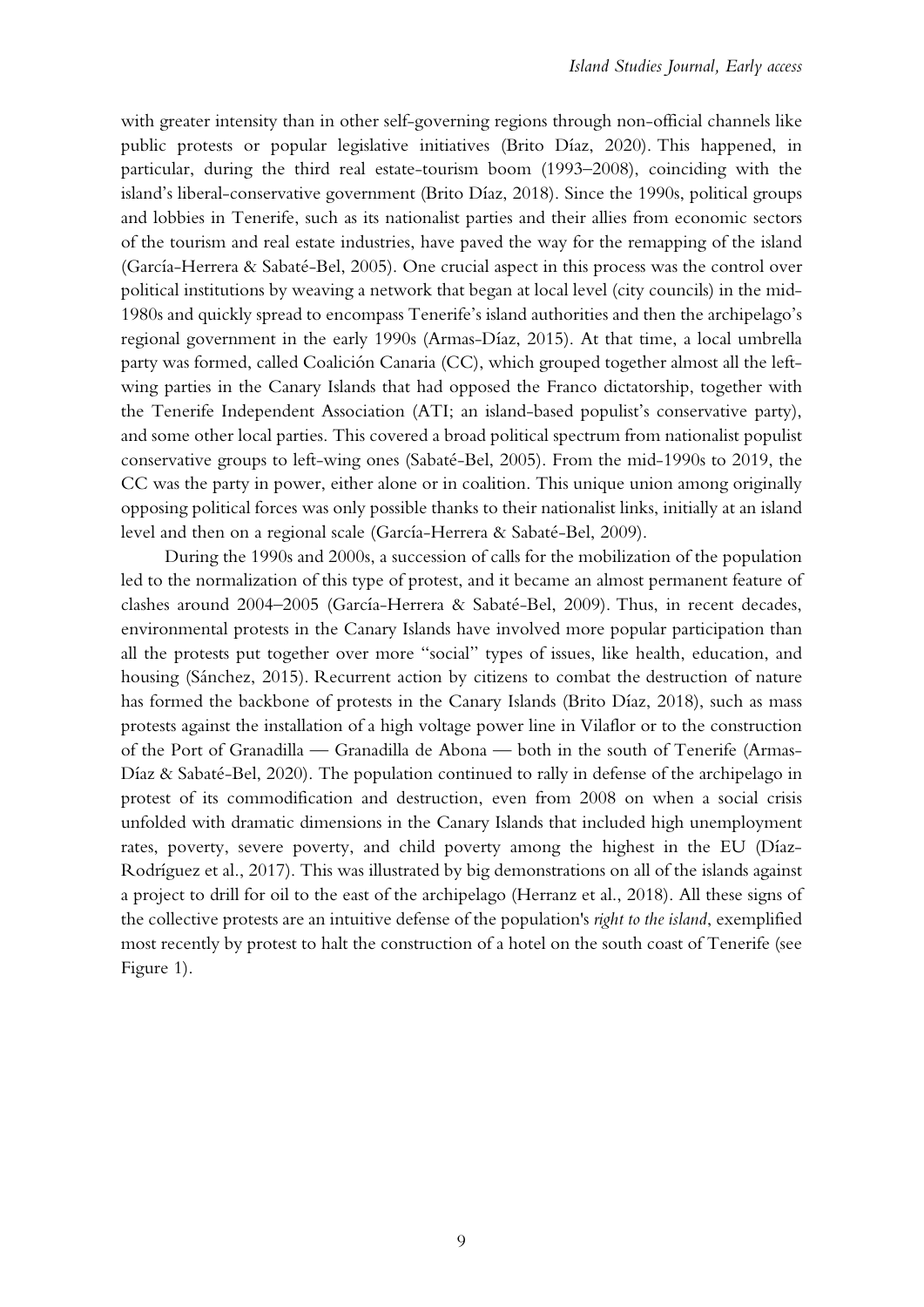

**Figure 1.** Delimitation of La Tejita Beach, surface area of the planned hotel, and affected protected areas (European Union Sites of Community Importance). Source: Authors' own, based on Grafcan.

The idea of building a hotel on La Tejita beach in Granadilla de Abona dates back to 1970, during the final phase of the Franco dictatorship, and has been revived over the last two decades, just like the construction of the Port of Granadilla in Granadilla de Abona (Armas-Díaz & Sabaté-Bel, 2020). The project is specified in the *Costabella* Plan, approved in 1973. Over a decade later, the area encompassed by Montaña Roja's first declaration as a natural reserve (1987) overlapped a good part of the development plan until new environmental legislation in the Canary Islands came into play in 1994 and Montaña Roja's surface area was reduced, adjusting its limits to those of the 1973 development plan. In 2002, the hotel project was approved with an increase in size, more than tripling the planned area. However, Granadilla de Abona's local authorities did not approve the final submitted project until 2018. This comprised a 5-star hotel with 883 beds, covering an area of  $26,758$  m<sup>2</sup> and 276 linear metres of La Tejita beach, clearly invading part of the sands. As the project encroaches on the waterfront coastal strip that is protected from development, under review by the Provincial Coastal Service since 2018, it is clearly illegal. Additionally, it also has potential negative effects on the fauna, flora, and landscape of two protected areas of the European Natura 2000 Network — Montaña Roja (ES7020049) and Sebadales del Sur (ES7020116) — affecting the dynamics of sand circulation and the habitats of one of the largest natural beaches on the island of Tenerife (Salvar La Tejita, 2016). In June 2019, a construction company started work on the development, subcontracted by Grupo Viqueira, a well-known developer in Granadilla de Abona.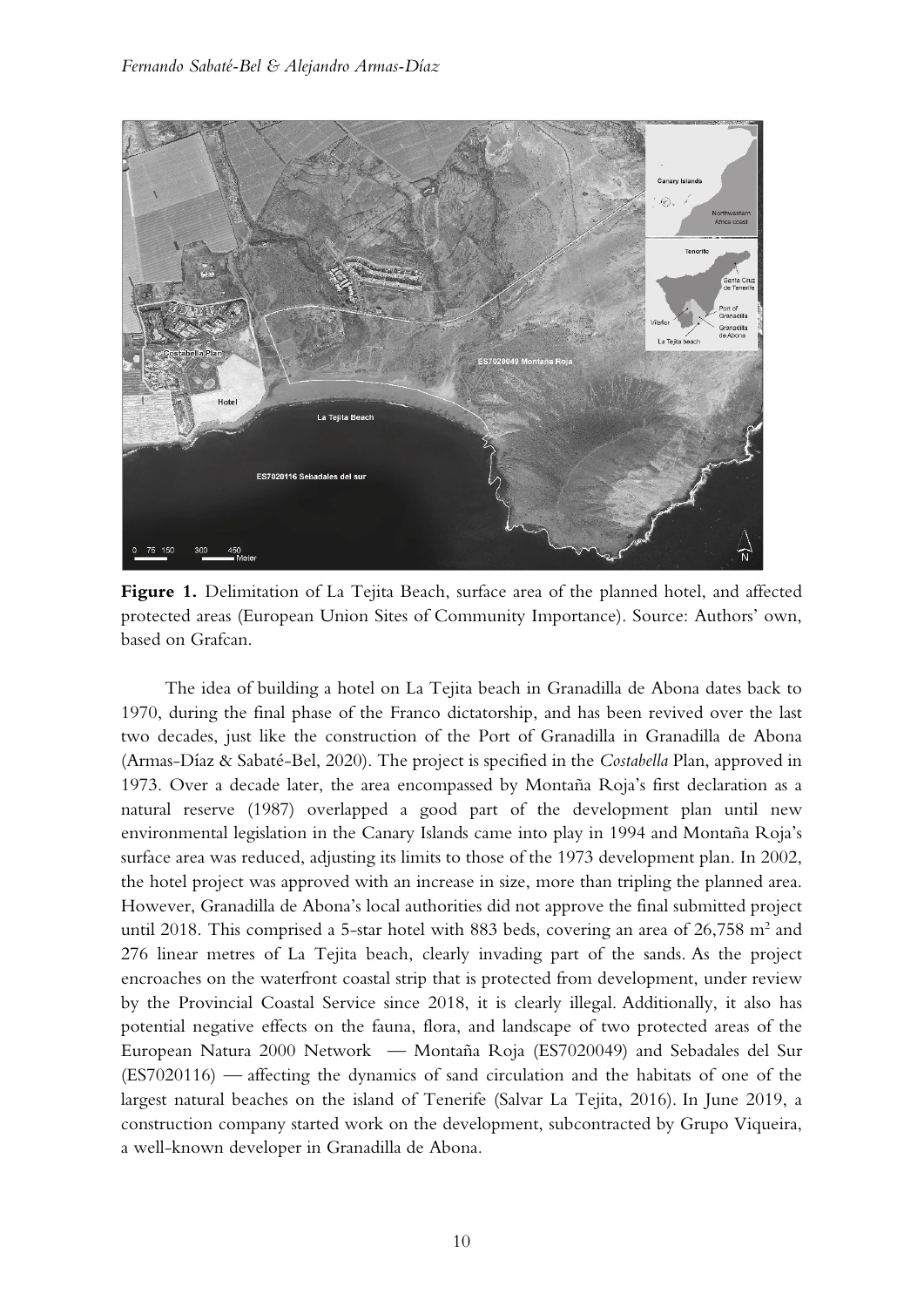Private sector attempts to develop this area are not surprising, but it is shocking that authorities at local, island, regional, and national levels of administration have not questioned the environmental consequences or the dispossession of common areas of the coastline. As the spokesperson of ATAN (Tenerife Association of Friends of Nature) stated:

Natural spaces are much sought after. What could be better for a five-star hotel than to have a five-star environment? If you are in a rubbishy setting, then you have a hotel surrounded by rubbish, so a hotel of this type  $-$  a five-star luxury hotel in a deluxe place, where customers have such an impressive surroundings – well, it's good business. So what happens? The area's privatization for some people's benefit clashes with the conservation of a common public space. In addition, it has a very big impact because it invades Montaña Roja sands and La Tejita, with dire consequences, not just for that specific area but for the entire landscape of that strip of the island. (Interview with Eustaquio Villalba Moreno, 12/11/2019)

In 2015, the major of Granadilla de Abona, currently under investigation for urban planning corruption, announced the future construction of a luxury hotel at La Tejita as a "new incentive for tourism for the municipality and for this part of the coast" and an "opportunity to promote the creation of new jobs" (Eldiario.es, 2015). Between late 2015 and early 2016, activists began to make contact through social media. They soon began to form a popular assembly, centred in the town of El Médano, under the name *Salvar La Tejita* (Save La Tejita). They also decided to form a legal association in anticipation of possible legal action. Networking with island's longest-established environmental groups (taking advantage of their extensive legal experience), a movement was created with the support of many individuals, with the central slogan, "La Tejita is not for sale, La Tejita defends itself!" It was joined by people from the surrounding area and beach users of different generations, with a high number of young people. Its main protagonists acknowledge the influence of previous important environmental and territorial struggles: Vilaflor, Port of Granadilla, and the oil extraction project. They count on the support and occasional participation of some veterans from these social movements.

The first efforts to mobilize the population occurred shortly after the building permit was approved. At the same time, a letter was sent to the head of Grupo Viqueira by a federation of environmental groups, pointing out that the envisaged social protests in defense of this emblematic space would pose a problem for its image and also for that of the company running the hotel, as had happened before with the construction of other infrastructures (Eldiario.es, 2016). Several demonstrations were organized in different locations, with one in the island capital in 2016 bringing together around 3,500 people. The submission of complaints and petitions to local, regional, state, and European bodies was organized (achieving over 100,000 signatures through a digital platform) to halt the construction of the hotel, uphold the area's natural values, and safeguard its public use. A website and video subtitled in English and German were created, outlining the problem and the action that had been taken. In 2017, a red-green politician raised a question about the construction of the hotel and its effects on the protected areas next to it (Vallina, 2017) and, in 2018, the protest movement held a conference, broadening the spectrum of its environmental concerns.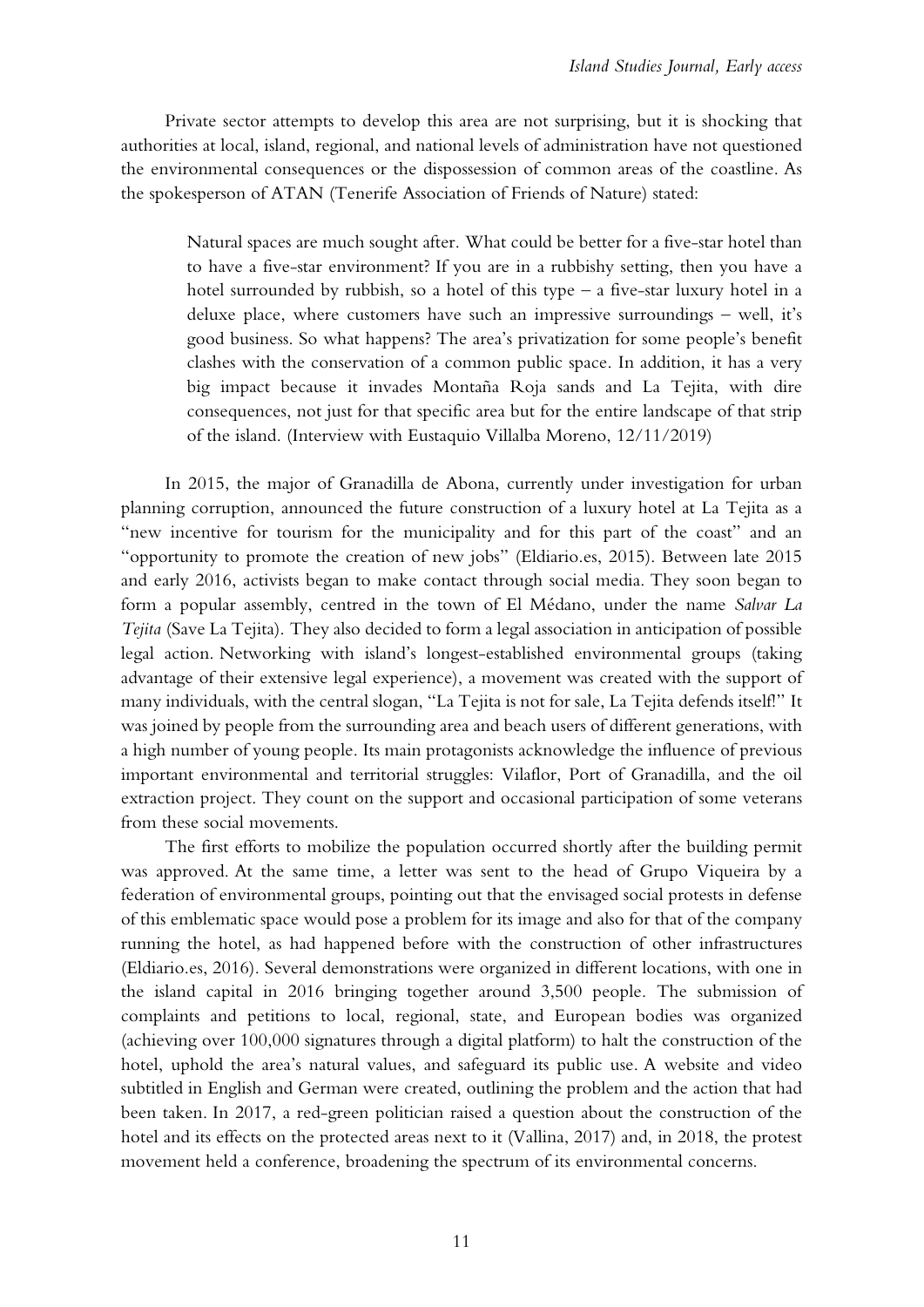Since 2015, the main legal aim of these ecologist groups is to extend the protected coastal strip first approved in 2002 to 100 meters. This would prevent the construction of the hotel, taking into account "the line of wind-formed dune that extends the limits of the beach," as established in the current Costal Act (Interview with Daniel Duque Funes, 03/11/2019). In October 2017, the ecologists submitted technical reports to the Provincial Coastal Service, outlining the geomorphological values and describing the coastal dynamics of the affected area, asking for their importance to be taken into consideration their importance in new delimitations. Salvar La Tejita and ATAN also claimed that the hotel construction company had built an illegal fence that prevented the natural dynamics of the dune system. Lastly, the ecologist groups stated that there had been irregularities in the project approval process by the municipal authorities, with missing documents that were required for the building permit and an inadequate sewerage system (Eldigitalsur, 2021; Pérez, 2021). In November 2018, the Spanish State Ministry of Ecological Transition and Demographic Challenge (Ministerio de Transición Ecológica y Desafío Demográfico; MITECO) took into account the reports presented by the ecologist groups (Gobierno de Canarias, 2019), informing them that a review of the coastal strip would begin. However, somewhat suspiciously, the review procedure was not immediately commenced by the Provincial Coastal Service, and instead it began three months after the aforementioned notification. In the meanwhile, in December 2018, the local authorities of Granadilla de Abona approved the building permit. As the construction of the hotel began in June 2019 (Medina, 2019), the ecologist groups notified MITECO that this anomalous circumstance has led building work on an area possibly forming part of the coastal strip protected from development under the Coastal Act. As in previous cases (Armas-Díaz et al., 2020), underlying these struggles to prevent the development of an area is an 'awareness of the need for limits', something that is particularly evident in island contexts. This is clearly stated by a spokesperson for the protest movement:

That was what upset many people: an almost unspoilt natural space, why batter it again? That's how we'll reach a point when everything collapses. There'll be nothing more. It's not infinite, and we're coming to realize this. I think it sums it all up. I don't know how we are going to escape the problem, but something will have to be done. (Interview with Daniel Duque Funes, 03/11/2019)

The phase of the struggle that attracted broad-ranging public sympathy  $-$  as well as high coverage in the press and on social media — due to the unique circumstances was in June 2020, when two activists climbed up cranes and remained chained there for 12 days, forcing the work to stop (eldia.es, 2020). The symbolic importance of this initiative must be underlined since it took place immediately after the COVID-19 lockdown was lifted, when prospects of the mass public protests of the previous period in the Canary Islands seemed to have temporarily vanished.

On June 22, 2020, MITECO ordered the construction of the hotel to be stopped due to the illegal occupation of public property. The developers, Grupo Viqueira, reacted immediately through the media, publishing a website (https://transparentesconelhotellatejita.info) to defend themselves and to "shed some light on the process," although the website is no longer active. They also published a press release in some newspapers, presenting their main arguments, such as the building permit's approval before the delimitation of the protected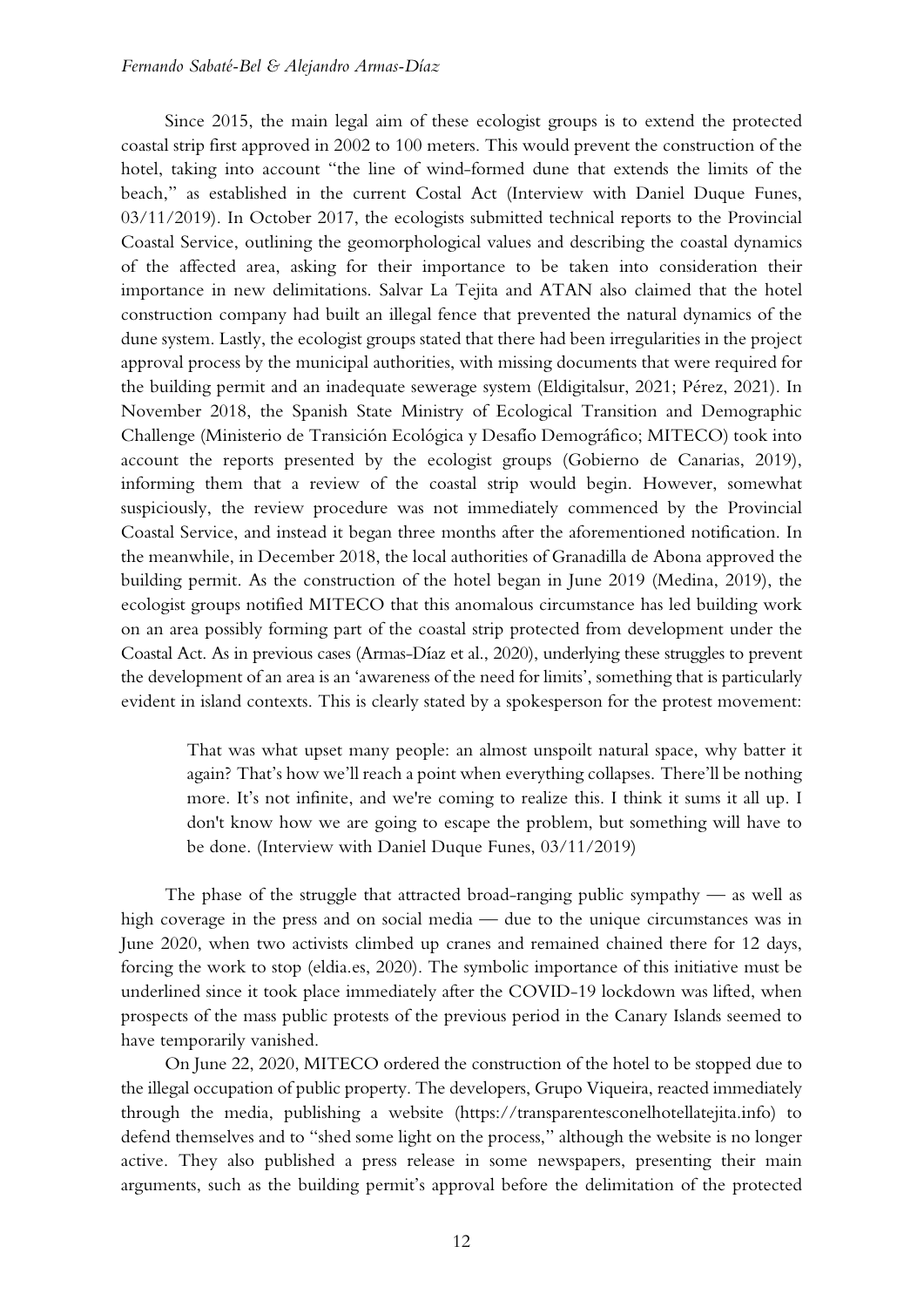coastal strip was reviewed, the project's low impact, its respect for the immediate natural area surroundings, and the generation of new jobs. Grupo Viqueira stated its "firm intention" to continue with the construction of the hotel, arguing that it "strictly complies with all legal requirements" (Europa Press, 2021). The local authorities have always supported the construction of the hotel, as they are aware of the economic importance (although the cost will be at the expense of these authorities if they have to compensate the developers). The municipal authorities also argued that the permit received its approval before the petitioned redefinition of the protected coastal strip (Medina, 2021). Similarly, the provincial Hotel and Non-Hotel Tourism Association (Asociación Hotelera y Extrahotelera de Tenerife, La Palma, La Gomera y El Hierro) also upholds the construction of the hotel in order to create more employment and to foster more tourism in Granadilla de Abona (Eldiario.es, 2019).

Works were allowed to be resumed in February 2021, subject to a reduction in the amount of coastline occupied by the hotel (Diario de Avisos, 2021). In the same month, MITECO rejected the main demand for a 100-metre protected coastal strip, put forth by both the ecologist groups and the regional authorities (no longer in the hands of the political party Coalición Canaria, as of 2019), which would have prevented the construction of the hotel, instead establishing that the said strip would measure only 20 metres (Medina, 2021). Following this decision, the ecologist groups filed an appeal for a review of the new delimitation (Asociación Tinerfeña de Amigos de la Naturaleza, 2021). In April 2021, the regional authorities warned the municipality of Granadilla de Abona that the hotel project would have to be modified because it invaded even the 20-metre protected coastal strip, and would require the authorization of the Government of the Canary Islands before a municipal license could be processed (Pérez, 2021). A two-year construction period for the completion of the hotel had been estimated by its investors.

#### **4. Conclusions: For a right to the island**

According to Clark (2013), who coined the concept of the *right to the island*, exercising this right implies cultivating a radical, pluralist democracy, stimulated by social movements that work toward the achievement of alternative island futures. Putting this into practice problematizes the concept of development and enriches the ways of moving forward toward the utopian goal of sustainability.

La Tejita demonstrates that nature continues to be a key factor in the accumulation of capital (Apostolopoulou & Adams, 2015). Although the relationship between capital and conservation is nothing new, increasing ways of exploiting nature have emerged in recent decades, especially in the period after the 2007–2008 economic crisis (Apostolopoulou & Adams, 2019). To this end, shortly after this date, some areas of hitherto partly protected rustic land in the Canaries were re-rated apt for development, allowing for activities other than agricultural ones. This was followed by other initiatives focused on the expansion of tourism, with a new land act that further continues the process of liberalization initiated at the beginning of the global economic crisis. In keeping with this philosophy, José Carlos Francisco (2013, p. 33), one of the main instigators of the current model of socioeconomic development in the Canary Islands stated: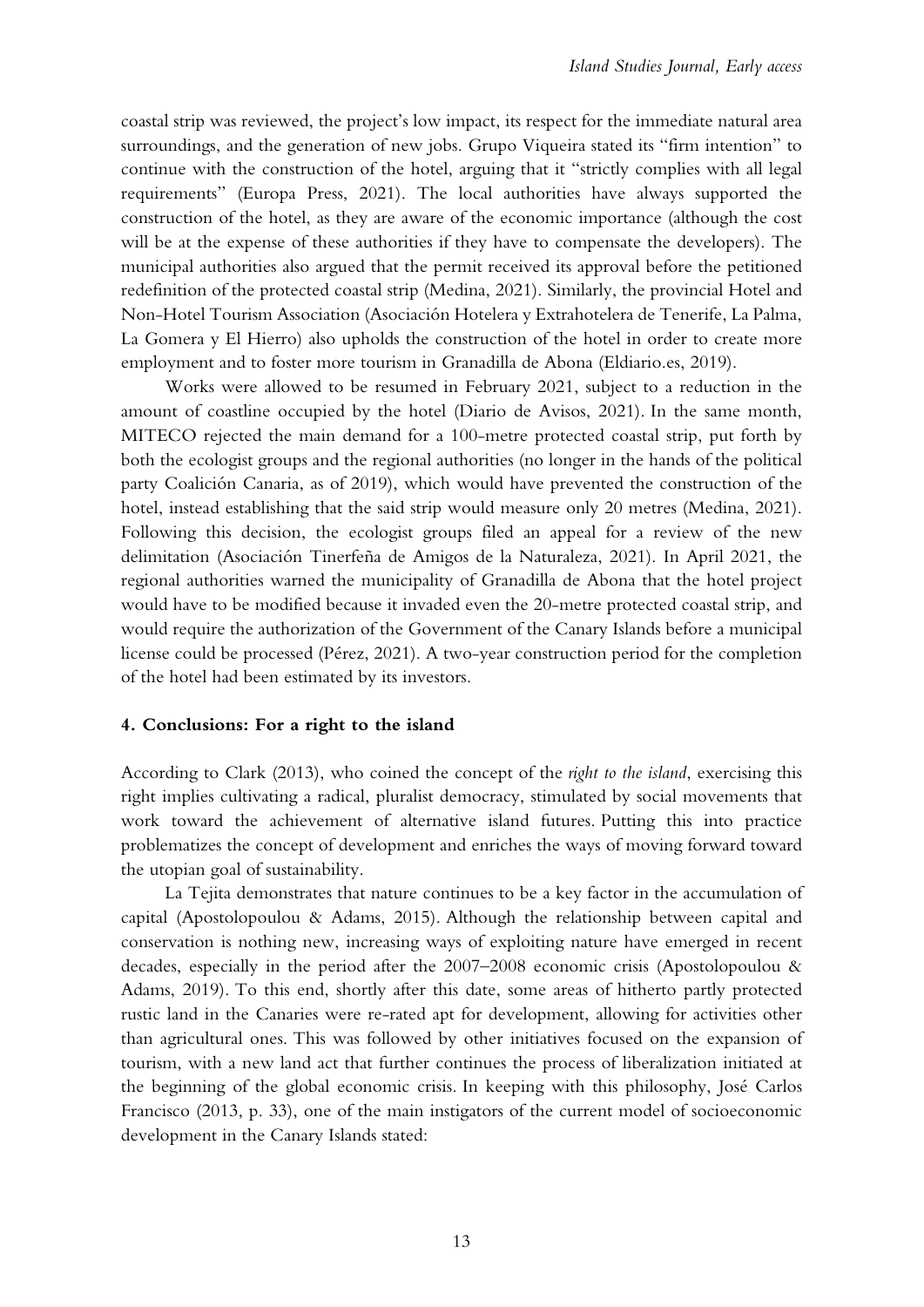It is appropriate at this point to focus on the much-needed transformation of our hyper-regulated economy. This is because our spatial planning legislation regulates economic activity in an infuriating way. [...] Extreme zeal in defending the territory is counterproductive, in my opinion. Even though it aims to foster a misled sustainability, it strong limits the growth potential of the Canary Islands' economy.

Second, with the swift process of urban development, based on the construction of infrastructures and specialization in tourism, large flows of capital have been channeled into the real estate sector of tourist areas in order to meet the ruling classes' desire to integrate the islands into the world economy (Harvey, 2003). Tourism is the main cornerstone on which governance of the outlying region of the Canary Islands is based (Celata & Sanna, 2010). This is also illustrated by the application of acronym models of island development to the Canary Islands as a guide in their economic policies.

Finally, in the fight to defend the island, official discourse on scale and territoriality is challenged through demands for an alternative model of island development, consistent with environmental conservation and the *right to nature* (Apostolopoulou & Cortes-Vazquez, 2018). These protests by social movements are organized on a specific island scale and, hence, can also be considered to uphold the population's *right to the island*, acknowledging island singularities and the right of those who inhabit them to control urban development processes (Armas-Díaz & Sabaté-Bel, 2020; Armas-Díaz et al., 2020; Clark, 2013; Harvey, 2003).

### **Acknowledgements**

We would like to thank Daniel Duque and Eustaquio Villalba for their support during this research, and also to the editor and two anonymous reviewers for their valuable feedback. This work was supported by grant number RTI2018-094142-B-C22 funded by MCIN/ AEI/10.13039/501100011033/, ERDF "A way to make Europe" project "The urban conflict in the spaces of reproduction. Housing as a scene of social conflict"; by grant number RTI2018-094844-B-C31 funded MCIN/AEI/ 10.13039/501100011033 and by "ESF Investing in your future" project "Overtourism in Spanish Coastal Destinations. Tourism Degrowth Strategies"; and by grant number 873082 (CONTESTED\_TERRITORY)] funded by the European Union's research and innovation program Horizon 2020 Marie Skłodowska-Curie.

## **References**

- Agnew, J. (2010). Still trapped in territory? *Geopolitics*, *15*(4), 779–784. <https://doi.org/10.1080/14650041003717558>
- Agnew, J. (1994). The territorial trap. The geographical assumptions of international relations theory. *Review of International Political Economy*, *1*(1), 53–80. <https://doi.org/10.1080/09692299408434268>
- Allen, M. G. (2017). Islands, extraction and violence: Mining and the politics of scale in Island Melanesia. *Political Geography*, *57*, 81–90. <https://doi.org/10.1016/j.polgeo.2016.12.004>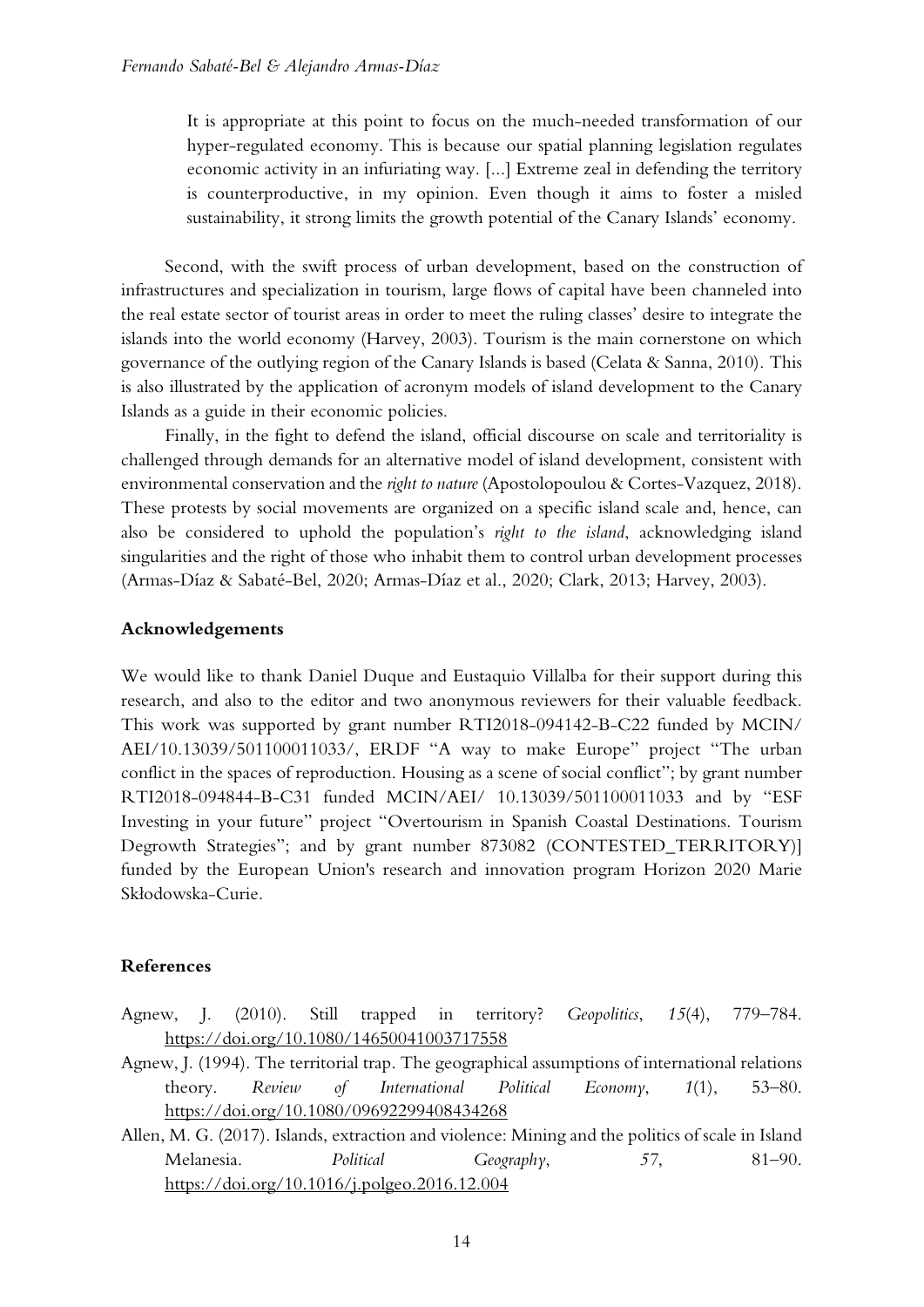- Apostolopoulou, E., & Adams, W. M. (2019). Cutting nature to fit: Urbanization, neoliberalism, and biodiversity offsetting in England. *Geoforum*, *98*, 214–225. <https://doi.org/10.1016/j.geoforum.2017.05.013>
- Apostolopoulou, E., & Adams, W. M. (2015). Neoliberal capitalism and conservation in the post-crisis era: The dialectics of "green" and "un-green" grabbing in Greece and the UK. *Antipode*, *47*(1), 15–35.<https://doi.org/10.1111/anti.12102>
- Apostolopoulou, E., & Cortes-Vazquez, J. A. (Eds.). (2018). *The right to nature, social movements, environmental justice, and neoliberal natures*. Routledge.
- Armas-Díaz, A. (2015). *Reestructuración urbana y producción de imagen: los espacios públicos em Santa Cruz de Tenerife* [PhD Thesis]. Universidad de La Laguna.
- Armas-Díaz, A., & Sabaté-Bel, F. (2020). Struggles on the Port of Granadilla. *Territory, Politics, Governance*. Advance online publication. <https://doi.org/10.1080/21622671.2020.1773918>
- Armas-Díaz, A., Friedel, S., & Hübscher, M. (2022). Geographien der Enteignung: die Analyse einer touristischen Stadt (Puerto de la Cruz, Kanarische Inseln). *Mitteilungen der Österreichischen Geographischen Gesellschaft*, *163*, 113–140. <https://doi.org/10.1553/moegg163s113>
- Armas-Díaz, A., Sabaté-Bel, F., Murray, I., & Blàzquez-Salom, M. (2020). Beyond the right to the island: Exploring protests against the neoliberalization of nature in Tenerife (Canary Islands, Spain). *Erdkunde*, *74*(4), 249–262. <https://doi.org/10.3112/erdkunde.2020.04.02>
- Asociación Tinerfeña de Amigos de la Naturaleza. (2021, October 11). *ATAN recurre ante la Audiencia Nacional el deslinde de La Tejita, en El Médano* [Press release]. [https://atan.org/2021/10/nota-de-prensa-atan-recurre-ante-la-audiencia-nacional-el](https://atan.org/2021/10/nota-de-prensa-atan-recurre-ante-la-audiencia-nacional-el-deslinde-de-la-tejita-en-el-medano/)[deslinde-de-la-tejita-en-el-medano/](https://atan.org/2021/10/nota-de-prensa-atan-recurre-ante-la-audiencia-nacional-el-deslinde-de-la-tejita-en-el-medano/)
- Baldacchino, G. (2013). Island tourism. In A. Holden & D. A. Fennell (Eds.), *The Routledge handbook of tourism and the environment* (pp. 222–230). Routledge.
- Baldacchino, G. (2006). Managing the hinterland beyond: Two ideal-type strategies of economic development for small island territories. *Asia Pacific Viewpoint*, *47*(1), 45–60. <https://doi.org/10.1111/j.1467-8373.2006.00295.x>
- Baldacchino, G. (2004). The coming of age of Island Studies. *Tijdschrift voor economische en sociale geografie*, *95*(3), 272–283.<https://doi.org/10.1111/j.1467-9663.2004.00307.x>
- Baldacchino, G., & Bertram, G. (2009). The beak of the finch: Insights into the economic development of small economies. *The Round Table*, *98*(401), 141–160. <https://doi.org/10.1080/00358530902757867>
- Baldacchino, G., & Kelman, I. (2014). Critiquing the pursuit of island sustainability: Blue and green, with hardly a colour in between. *Shima*, *8*(2), 1–21.
- Bertram, G., & Poirine, B. (2007). Island political economy. In G. Baldacchino (Ed.), *A world of islands: An island studies reader* (pp. 325–377). Island Studies Press.
- Bertram G., & Watters, R. F. (1985). The MIRAB economy in South Pacific microstates. *Pacific Viewpoint*, *26*(3), 497–519.<https://doi.org/10.1111/apv.263002>
- Bianchi, R. V. (2004). Tourism restructuring and the politics of sustainability: A critical view from the European periphery (The Canary Islands). *Journal of Sustainable Tourism*, *12*(6), 495–529.<https://doi.org/10.1080/09669580408667251>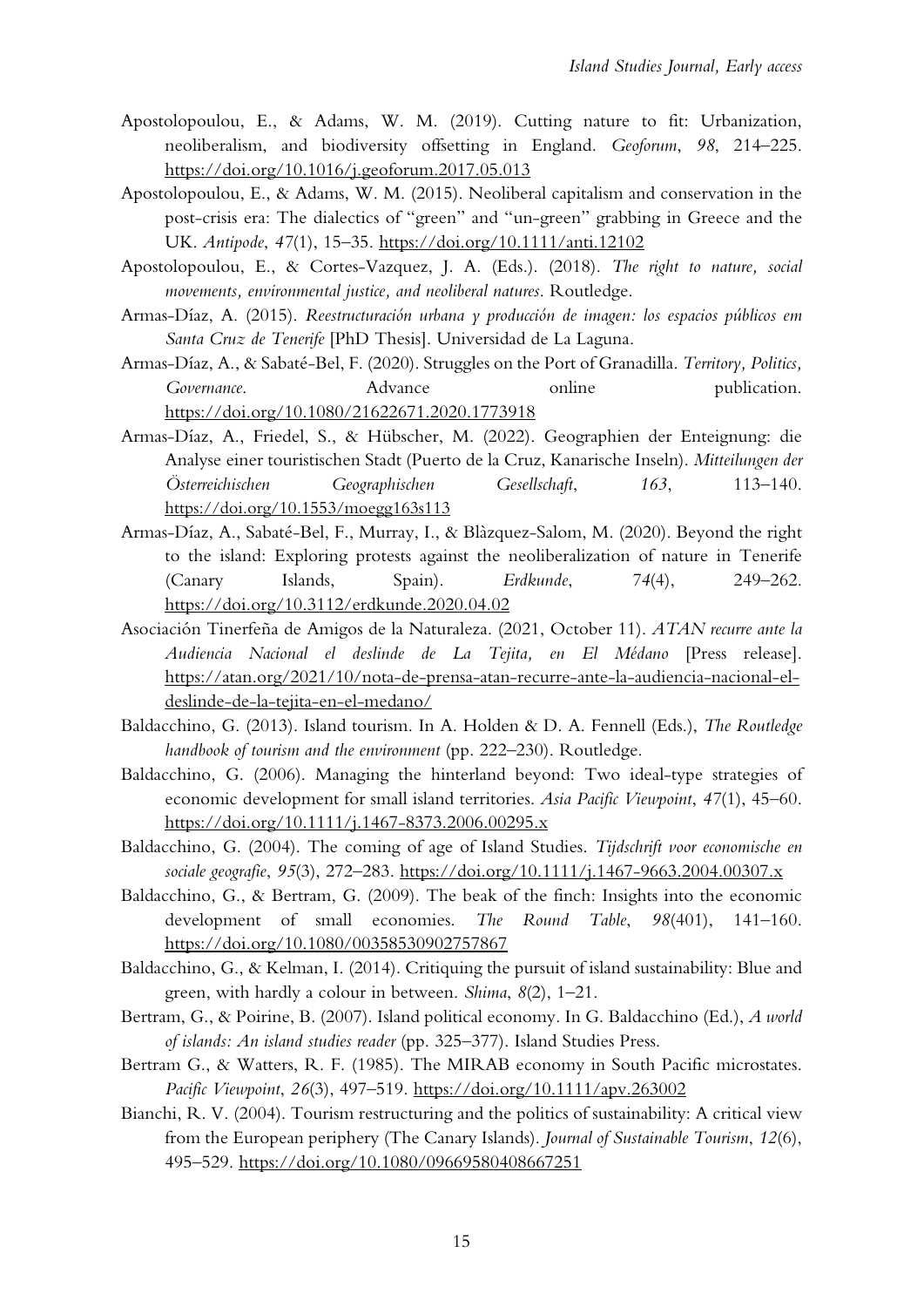- Brenner, N. (2018). Debating planetary urbanization: For an engaged pluralism. *Environment and Planning D: Society and Space*, *36*(3), 570–590. <https://doi.org/10.1177/0263775818757510>
- Brito Díaz, J. M. (2020). El impacto político de la contienda ecologista en Tenerife. In J. M. Brito Díaz (Ed.), *Memoria colectiva y cambio social* (pp. 79–110). Catarata.
- Brito Díaz, J. M. (2018). Dinámicas de los movimientos sociales canarios en el ciclo de cambio. In J. M. Brito Díaz (Ed.), *La acción colectiva en el cambio de época* (pp. 52–90). Catarata.
- Büscher, B., & Fletcher, R. (2017). Destructive creation: Capital accumulation and the structural violence of tourism. *Journal of Sustainable Tourism*, *25*(5), 651–667. <https://doi.org/10.1080/09669582.2016.1159214>
- Cederlöf, G., & Kingsbury, D. V. (2019). On PetroCaribe: Petropolitics, energopower, and post-neoliberal development in the Caribbean energy region. *Political Geography*, *72*, 124–133.<https://doi.org/10.1016/j.polgeo.2019.04.006>
- Celata, F., & Sanna, V. S. (2010). Ambientalismo y (post-) política en un espacio de reserva: El archipiélago de las Galápagos. *Scripta Nova: Revista Electrónica de Geografía y Ciencias Sociales*, *14*(331), 62.
- Chandler, D., & Pugh, J. (2021). Islands and the rise of correlational epistemology in the Anthropocene: Rethinking the trope of the 'canary in the coalmine'. *Island Studies Journal*, *16*(1), 209–228.<https://doi.org/10.24043/isj.119>
- Clark, E. (2013). Financialization, sustainability and the right to the island: A critique of acronym models of island development. *Journal of Marine and Island Cultures*, *2*, 128– 136.<https://doi.org/10.1016/j.imic.2013.10.001>
- Clark, E., & Kjellberg, S. M. (2018). Commoning and alternative development. In G. Baldacchino (Ed.), *The Routledge international handbook of island studies* (pp. 381–391). Routledge.
- Diario de Avisos. (2021, February 27). *Viqueira podrá levantar el hotel de La Tejita, pero con 60 habitaciones menos*. El Español. https://diariodeavisos.elespanol.com/2021/02/viqueirapodra-levantar-el-hotel-de-la-tejita-pero-con-60-habitaciones-menos/
- Díaz-Rodríguez, M. C., Ginés de la Nuez, C., García-Hernández, J. S., & Armas-Díaz, A. (2017). Desposesión de vivienda y crisis social en Canarias. In F. Allende Álvarez, F., R. Cañada Torrecilla, G. Fernández Mayoralas, G. Gómez Mediavilla, N. López Estébanez, A. Palacios García, F. Rojo Pérez, & M. J. Vidal Domínguez (Eds.), *Naturaleza, territorio y ciudad en un mundo global. Actas del XXV Congreso de la Asociación de Geógrafos Españioles* (pp. 1027–1036). UAM Editiones. <https://doi.org/10.15366/ntc.2017>
- Dietz, T., Ostrom, E., & Stern, P. C. (2003). The struggle to govern the commons. *Science*, *302*(5652), 1907–1912. https://doi.org/10.1126/science.1091015
- Eldiario.es. (2019, June 19). *El presidente de Ashotel defiende la construcción del hotel en La Tejita y califica la paralización de las obras de "totalmente injusto".* Tenerife Ahora. [https://www.eldiario.es/canariasahora/tenerifeahora/sur/presidente-ashotel](https://www.eldiario.es/canariasahora/tenerifeahora/sur/presidente-ashotel-construccion-tejita-paralizacion_1_1496329.html)[construccion-tejita-paralizacion\\_1\\_1496329.html](https://www.eldiario.es/canariasahora/tenerifeahora/sur/presidente-ashotel-construccion-tejita-paralizacion_1_1496329.html)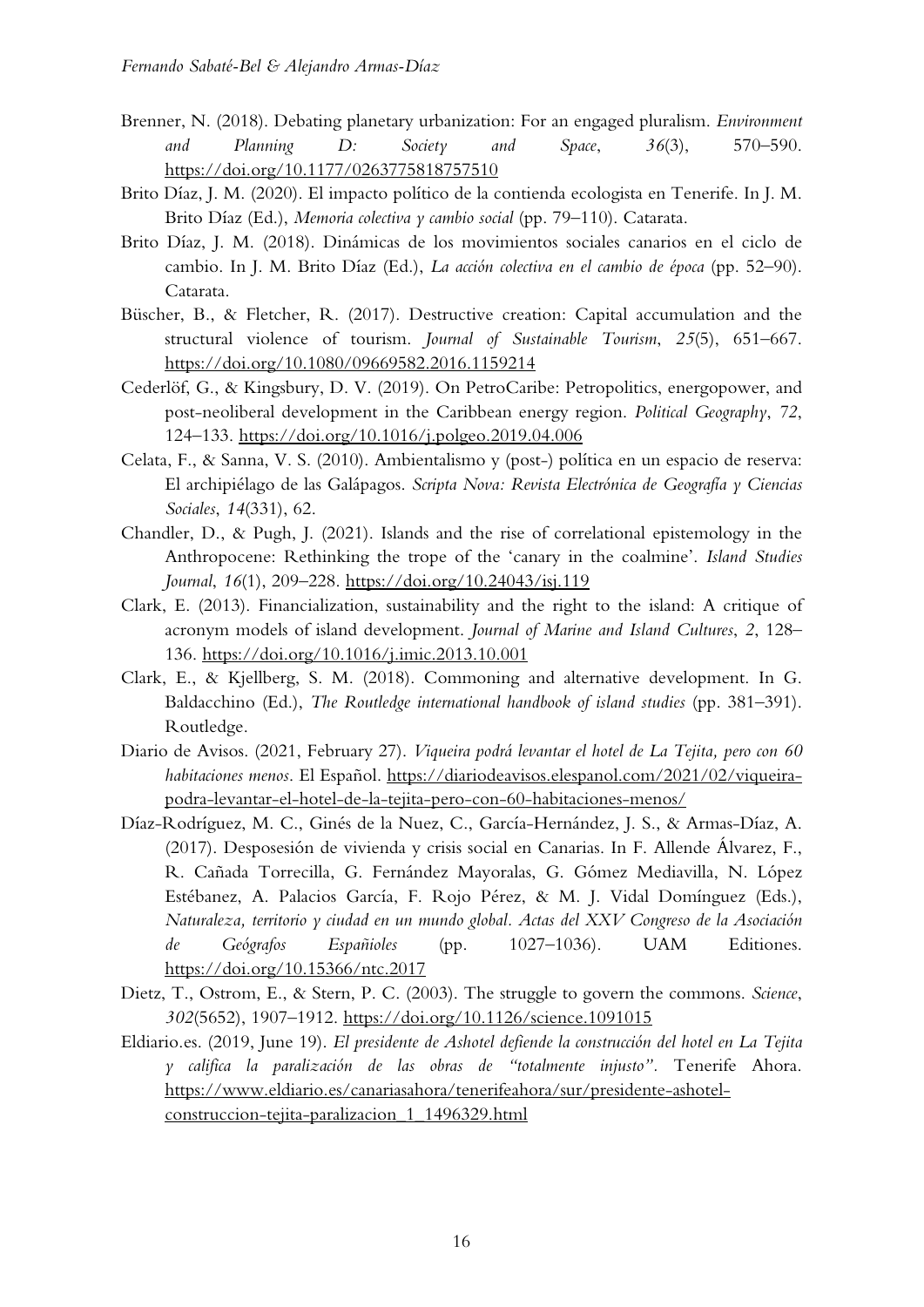- Eldiario.es. (2016, January 14). *Ecologistas en Acción solicita a Grupo Viqueira la retirada del proyecto de hotel para La Tejita*. Tenerife Ahora. [https://www.eldiario.es/canariasahora/tenerifeahora/sur/ecologistas-accion-grupo](https://www.eldiario.es/canariasahora/tenerifeahora/sur/ecologistas-accion-grupo-viqueira-tejita_1_4244416.html)[viqueira-tejita\\_1\\_4244416.html](https://www.eldiario.es/canariasahora/tenerifeahora/sur/ecologistas-accion-grupo-viqueira-tejita_1_4244416.html)
- Eldiario.es. (2015, December 26). *Granadilla concederá una licencia para construir un hotel de 5 estrellas en La Tejita*. Tenerife Ahora. [https://www.eldiario.es/canariasahora/tenerifeahora/granadilla-concedera-construir](https://www.eldiario.es/canariasahora/tenerifeahora/granadilla-concedera-construir-estrellas-tejita_1_2275923.html)[estrellas-tejita\\_1\\_2275923.html](https://www.eldiario.es/canariasahora/tenerifeahora/granadilla-concedera-construir-estrellas-tejita_1_2275923.html)
- Eldia.es. (2020, June 16). Dos activistas se suben a una grúa para exigir la paralización del hotel de La Tejita. *El Día*. [https://www.eldia.es/tenerife/2020/06/16/activistas](https://www.eldia.es/tenerife/2020/06/16/activistas-suben-grua-exigir-paralizacion-22338938.html)[suben-grua-exigir-paralizacion-22338938.html](https://www.eldia.es/tenerife/2020/06/16/activistas-suben-grua-exigir-paralizacion-22338938.html)
- Eldigitalsur. (2021, April 25). *Salvar La Tejita «Viqueira pretende blanquear diversas cuestiones relacionadas con el Hotel La Tejita».* [https://eldigitalsur.com/tenerifesur/granadilla/salvar](https://eldigitalsur.com/tenerifesur/granadilla/salvar-la-tejita-viqueira-pretende-blanquear-diversas-cuestiones-relacionadas-hotel-la-tejita/)[la-tejita-viqueira-pretende-blanquear-diversas-cuestiones-relacionadas-hotel-la-tejita/](https://eldigitalsur.com/tenerifesur/granadilla/salvar-la-tejita-viqueira-pretende-blanquear-diversas-cuestiones-relacionadas-hotel-la-tejita/)
- Europa Press. (2021, July 7). *El TSJC anula la paralización de las obras del hotel de La Tejita (Tenerife)*. [https://www.europapress.es/islas-canarias/noticia-tsjc-anula-paralizacion](https://www.europapress.es/islas-canarias/noticia-tsjc-anula-paralizacion-obras-hotel-tejita-tenerife-20210702152955.html)[obras-hotel-tejita-tenerife-20210702152955.html](https://www.europapress.es/islas-canarias/noticia-tsjc-anula-paralizacion-obras-hotel-tejita-tenerife-20210702152955.html)
- Exeltur. (2019). *Impactur Canarias. Estudio del impacto económico del turismo sobre la economia y el empleo em las Islas Canarias (2018)*. Gobierno de Canarias.
- Francisco, J. C. (2013). *Canarias. La transformación.* Ecopress Comunicaciones.
- Francisco, J. C. (2003). *Canarias, moratoria y REF*. Ecopress Comunicaciones.
- Francisco, J. C. (1998). *La cuenta atrás. Los nuevos poderes de Canarias.* Ecopress Comunicaciones.
- García Cruz, J. I. (2014). *El impacto territorial del tercer boom turístico de Canarias* [PhD Thesis]. Universidad de La Laguna. <http://dx.doi.org/10.6018/turismo.36.230971>
- García-Herrera, L. M., & Sabaté-Bel, F. (2009). Global geopolitics and local geoeconomics in North West Africa: The industrial port of Granadilla (Canary Islands, Spain). *Geopolitics*, *14*(4), 589–603.<https://doi.org/10.1080/14650040802693754>
- García-Herrera, L. M., & Sabaté-Bel, F. (2005). Planeamiento urbano, participación ciudadana y gobernanza: el plan general de Santa Cruz de Tenerife. *Scripta Nova: Revista Electrónica de Geografía y Ciencias Sociales*, *9*(194), 1–25.
- García, M. (2010). The breakdown of the Spanish urban growth model: Social and territorial effects of the global crisis. *International Journal of Urban and Regional Research*, *34*(4), 967– 980.<https://doi.org/10.1111/j.1468-2427.2010.01015.x>
- Gobierno de Canarias. (2019, February 11). Exposición pública de deslinde del dominio público marítimo-terrestre del tramo comprendido entre Urbanización Costabella y Punta del Bocinegro, del t.m. Granadilla de Abona*. Boletín Oficial de la Provincia de Santa Cruz de Tenerife*, *18*, 2694–2695. <http://www.bopsantacruzdetenerife.org/descargar/2019/02/018/Bop018-19.pdf>
- Gobierno de Canarias. (2017). *Ley 4/2017, de 13 de julio, del Suelo y de los Espacios Naturales Protegidos de Canarias* [Boletín Oficial del Estado, no. 216]. <https://www.boe.es/buscar/pdf/2017/BOE-A-2017-10295-consolidado.pdf>
- Greverus, I.-A. (1997). Islands as borderland: Experiences and thoughts on Rügen and Usedom. *Anthropological Journal on European Cultures*, *6*(1), 10–11.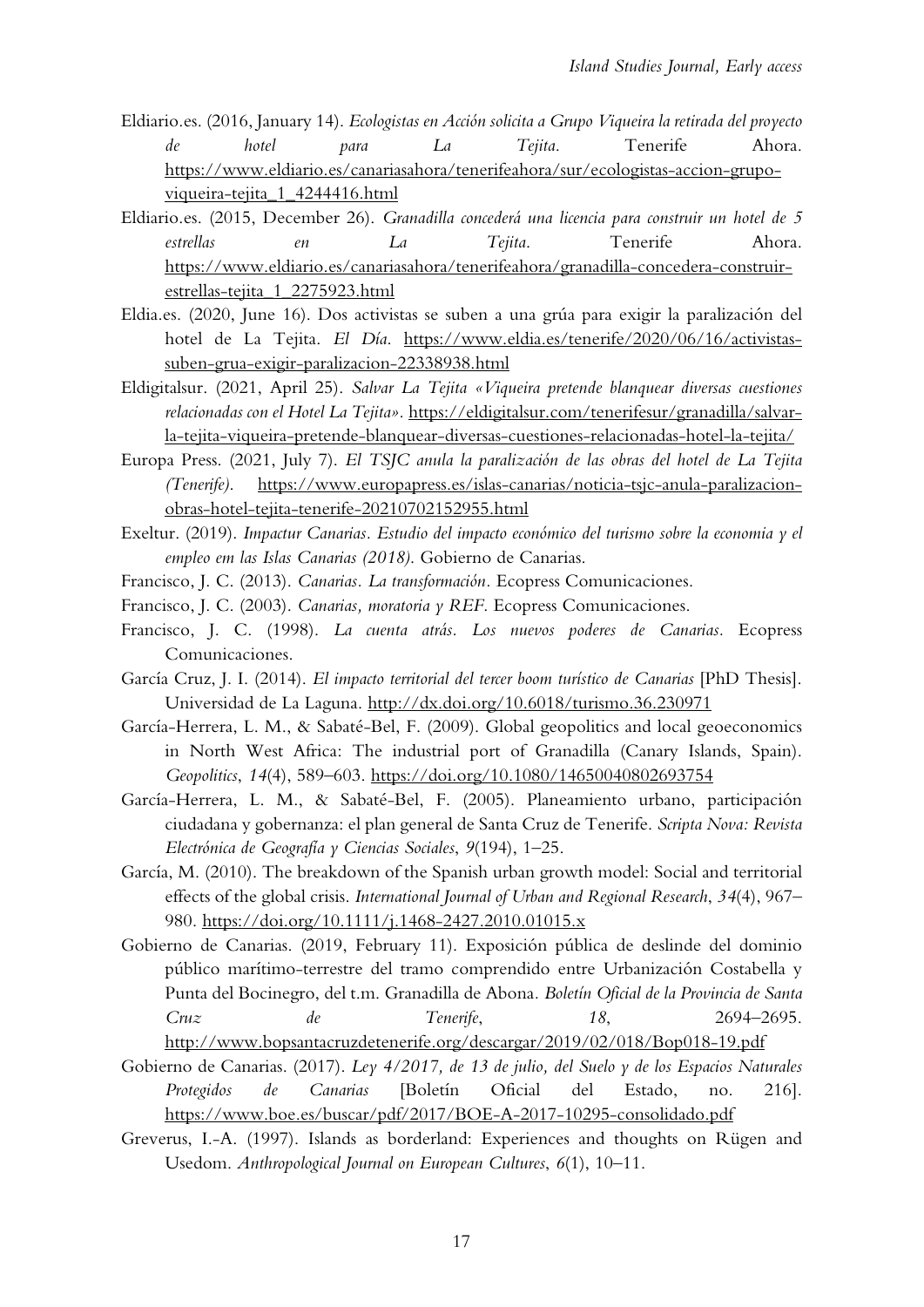- Grydehøj, A. (2017). A future of island studies. *Island Studies Journal*, *12*(1), 3–16. <https://doi.org/10.24043/isj.1>
- Grydehøj, A., Pinya, X. B., Cooke, G., Doratlı, N., Elewa, A., Kelman, I., Pugh, J., Schick, L., & Swaminathan, R. (2015). Returning from the horizon: Introducing urban island studies. *Urban Island Studies*, *1*(1), 1–19.<https://doi.org/10.20958/uis.2015.1>
- Hamilton, S. R. (2017). Environmental change and protest in Franco's Spain, 1939–1975. *Environmental History*, *22*(2), 257–281.<https://doi.org/10.1093/envhis/emw119>
- Harvey, D. (2010). *The enigma of capital and the crises of capitalism.* Profile Books.
- Harvey, D. (2008). The right to the city. *New Left Review*, *53*, 23–40. <https://newleftreview.org/issues/ii53/articles/david-harvey-the-right-to-the-city>
- Harvey, D. (2005). *A brief history of neoliberalism*. Oxford University Press.
- Harvey, D. (2003). *The new imperialism*. Oxford University Press.
- Hay, P. (2013). What the sea portends: A reconsideration of contested island tropes. *Island Studies Journal*, *8*(2), 209–232.
- Herranz, J. M., Álvarez, À., & Mercado, M. T. (2018). Communication and effectiveness of the protest: Anti-fracking movements in Spain. *Zer: Revista de estudios de comunicación*, *23*(45), 35–56.<https://doi.org/10.1387/zer.19543>
- Heynen, N., McCarthy, J., Prudham, S., & Robbins, P. (Eds.). (2007). *Neoliberal environments: False Promises and Unnatural Consequences*. Routledge.
- Hill, A. (2017). Blue grabbing: Reviewing marine conservation in Redang island marine park, Malaysia. *Geoforum*, *79*, 97–100. <https://doi.org/10.1016/j.geoforum.2016.12.019>
- Kousis, M., Porta della, D., & Jiménez, M. (2008). Southern European environmental movements in comparative perspective. *American Behavioral Scientist*, *51*(11), 1627– 1647.<https://doi.org/10.1177/0002764208316361>
- Lefebvre, H. (1968). *El derecho a la ciudad*. Ediciones Península.
- Martín, V. (2000). *El turismo en el Sur de Tenerife*. Cabildo de Gran Canaria.
- Meadows, D. H., Meadows, D. L., Randers, J., & Behrens, W. W. (1972). *The limits to growth. A report for the Club of Rome's project on the predicament of mankind*. Universe Books.
- Medina, J. A. (2021, February 26). Costas fija un nuevo deslinde que permite construir el Hotel La Tejita. *El Día*. [https://www.eldia.es/tenerife/2021/02/26/costas-fija-nuevo](https://www.eldia.es/tenerife/2021/02/26/costas-fija-nuevo-deslinde-permite-35653443.html)[deslinde-permite-35653443.html](https://www.eldia.es/tenerife/2021/02/26/costas-fija-nuevo-deslinde-permite-35653443.html)
- Medina, J. A. (2019, June 6). Comienza la construcción del hotel autorizado en Sotavento, en La Tejita. *El Día*. [https://www.eldia.es/tenerife/2019/06/06/comienza](https://www.eldia.es/tenerife/2019/06/06/comienza-construccion-hotel-autorizado-sotavento-22622909.html)[construccion-hotel-autorizado-sotavento-22622909.html](https://www.eldia.es/tenerife/2019/06/06/comienza-construccion-hotel-autorizado-sotavento-22622909.html)
- Murray, I. (2005). El pisotón ecológico (y empresarial) en las Islas Baleares. *Medio ambiente y comportamiento humano*, *6*(2), 123–166.
- Oberst, A., & McElroy, J. L. (2007). Contrasting socioeconomic and demographic profiles of two, small islands, economic species: MIRAB versus PROFIT/SITE. *Island Studies Journal*, *2*(2), 163–176.
- Ostrom, E. (1990). *Governing the commons. The evolution of institutions for collective action.* Oxford University Press.